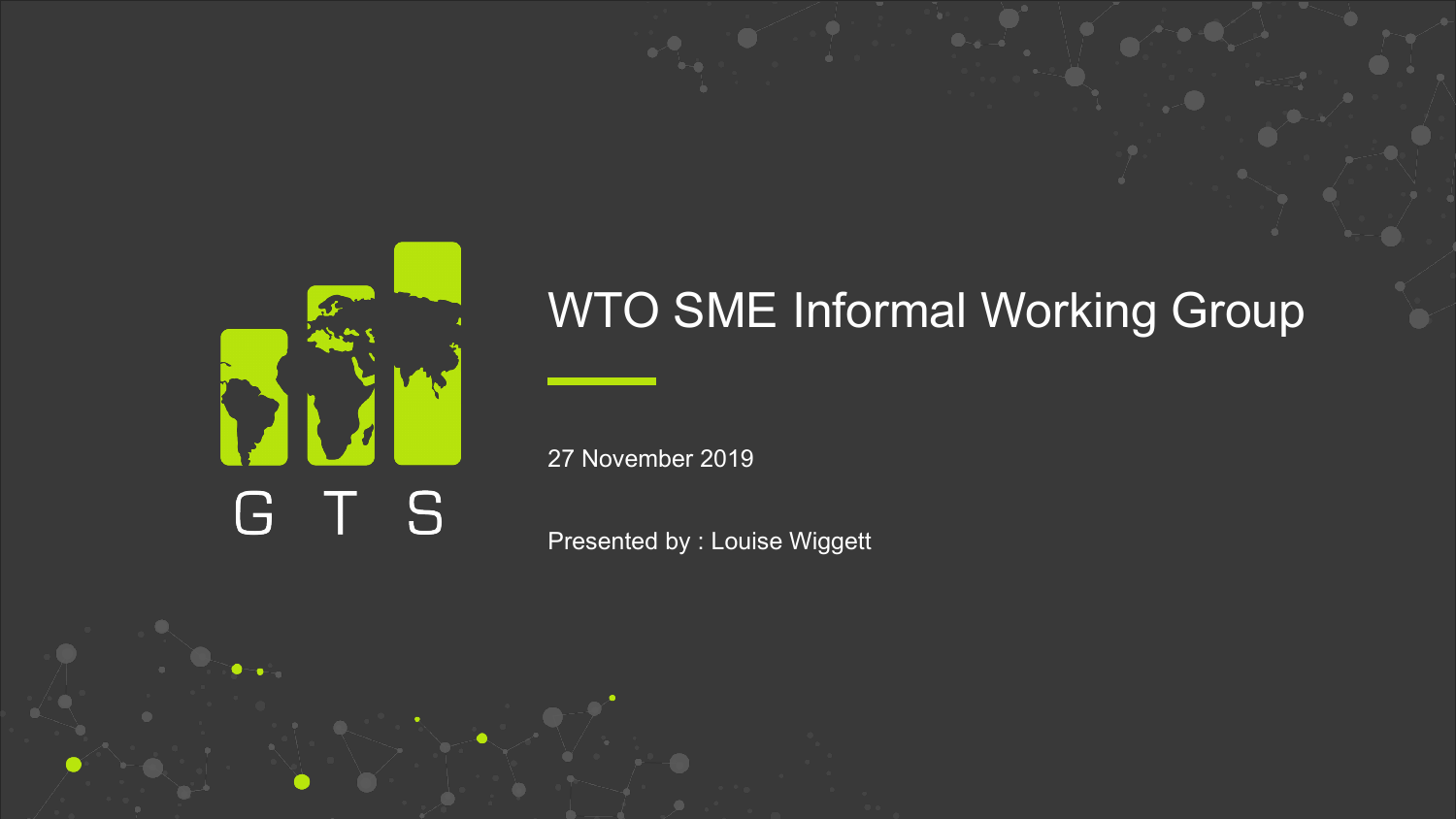# Small and Medium Enterprises (SME)

- SME plays a major role in developing and more and more in developed economies
- SME account for the majority of businesses worldwide and are important contributors to job creation, growth, global economic development and exports
- They represent about 90% of businesses and more than 50% of employment worldwide. Formal SMEs contributed up to <mark>40% of national income (GDP) in</mark><br><mark>emerging economies.</mark> These numbers are significantly higher when informal<br>SMEs are included
- While contributing significantly to the economy, SME foster diversification through the role the play in the development of new and unsaturated sectors of the economy.
- In addition, **innovative and technology-based** small and medium enterprises can provide a platform for local, regional and international growth, especially in Brazil, Russia, India, China, and South Africa (BRICS) economies as well as economies like Vietnam, Bangladesh,

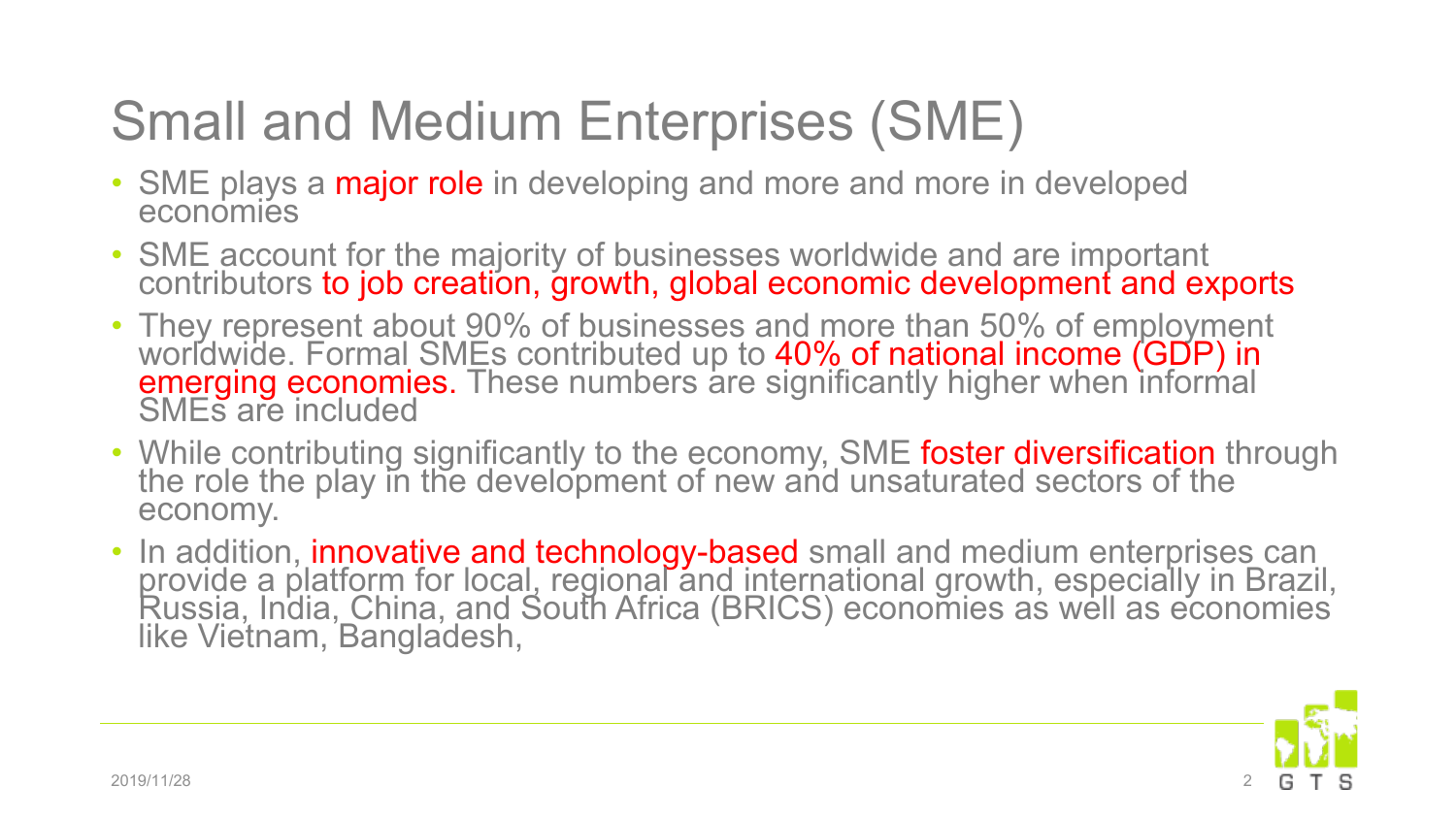## Small and Medium Enterprises (SME)

- According to the World Bank estimates, [600 million jobs](http://www.worldbank.org/en/topic/jobsanddevelopment/overview) will be needed by 2030 to absorb the growing global workforce.
- This makes SME development a high priority for many governments around the world.
- In emerging markets, most formal jobs are generated by SMEs, which create **7 out of 10** jobs.
- However, access to finance is a key constraint to SME growth, it is the second most cited obstacle facing SMEs to grow their businesses in emerging markets and developing countries.

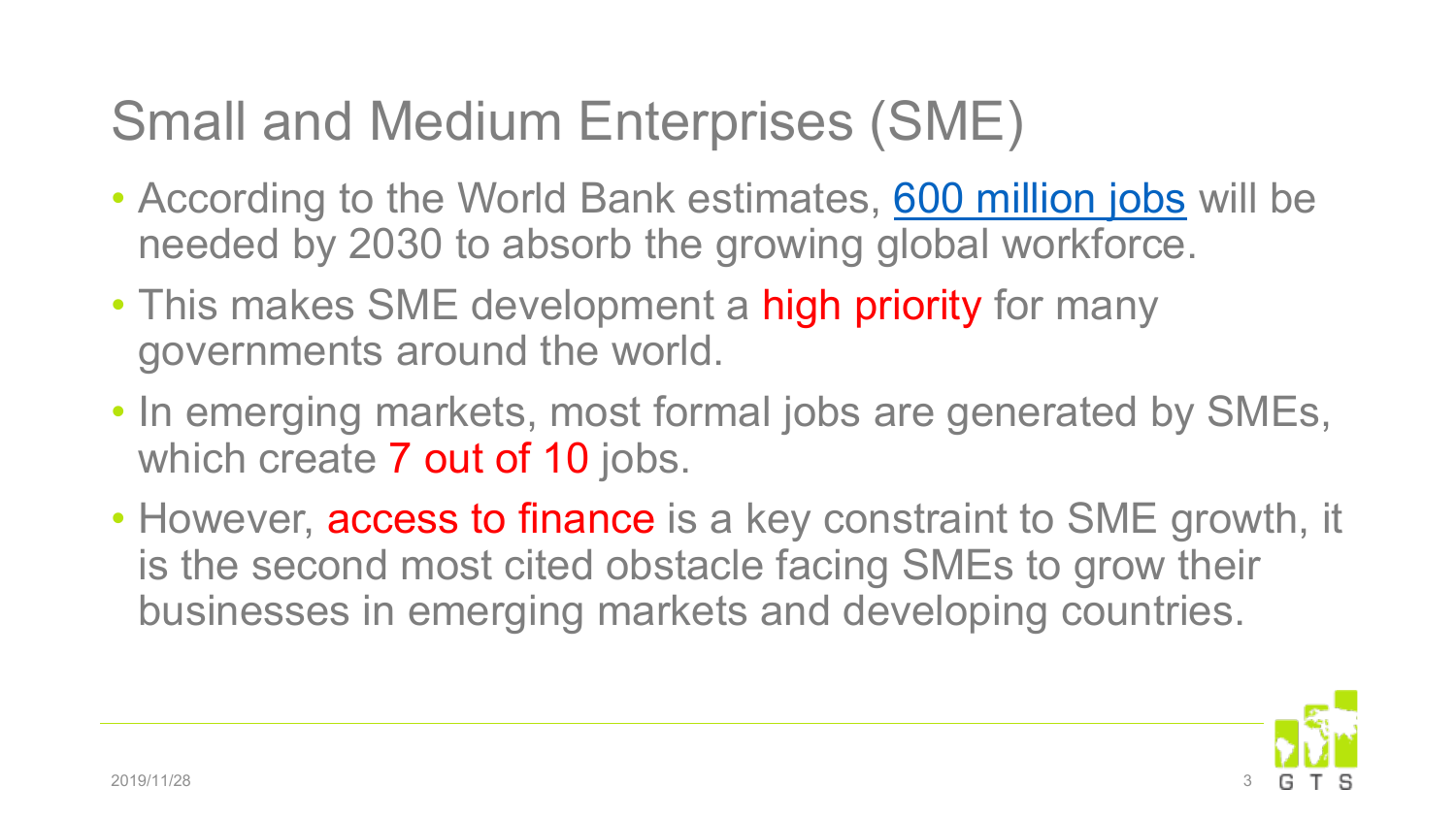## Small and Medium Enterprises (SME) – One **Challenge**



Sonia Arias opened a small clothing business in Medellín, Colombia. To get started, she had to take out an informal loan at very high rates since she lacked real property to use as collateral for a bank loan.

#### **"When I was paying off the loan," she said, "it was as if I was being strangled to death."**

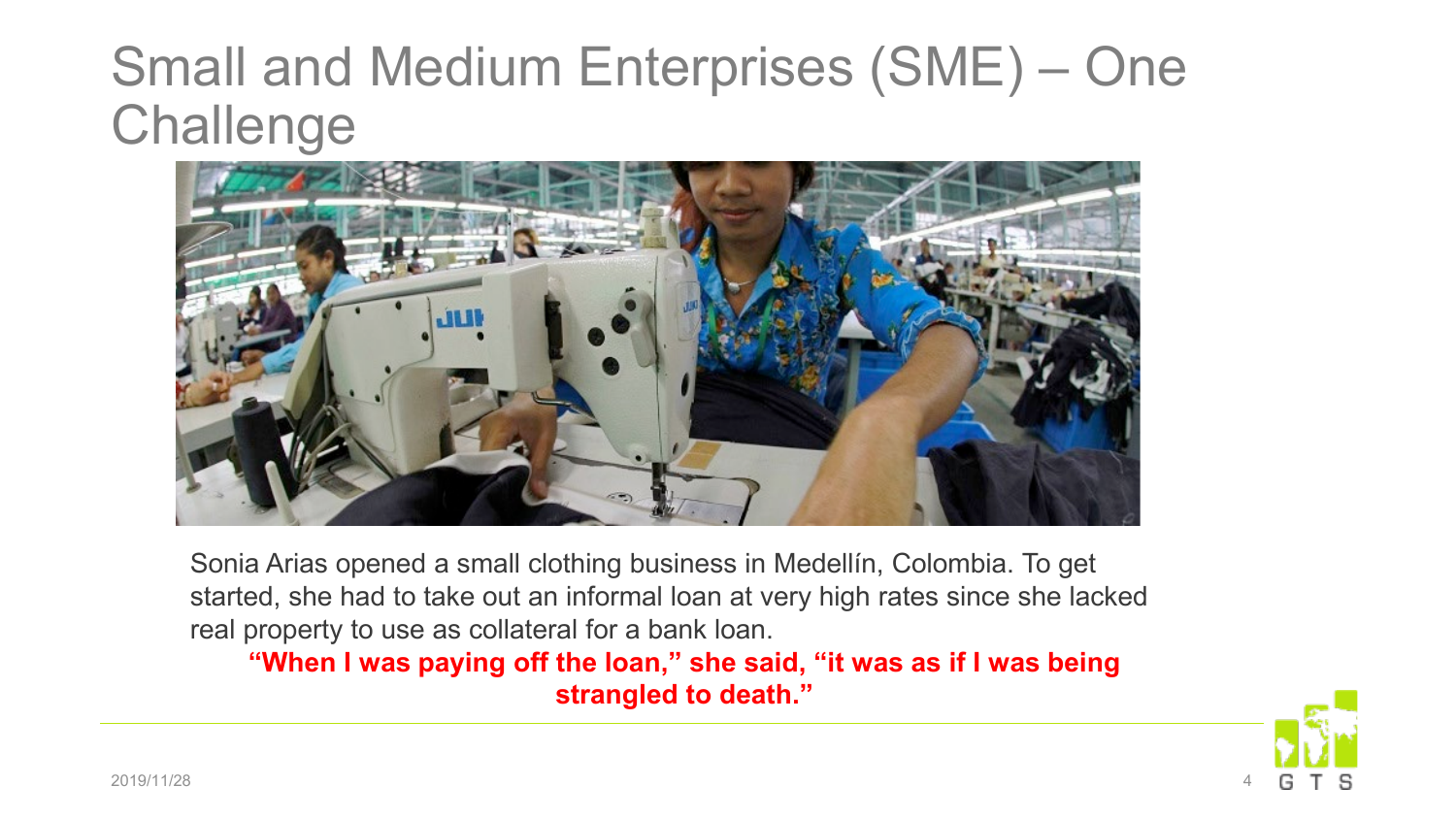Unbanked Adults vs. Formal MSME Finance Gap vs. Formal Women MSME Finance Gap and Annual Formal Net Jobs Required from 2017 – 2030



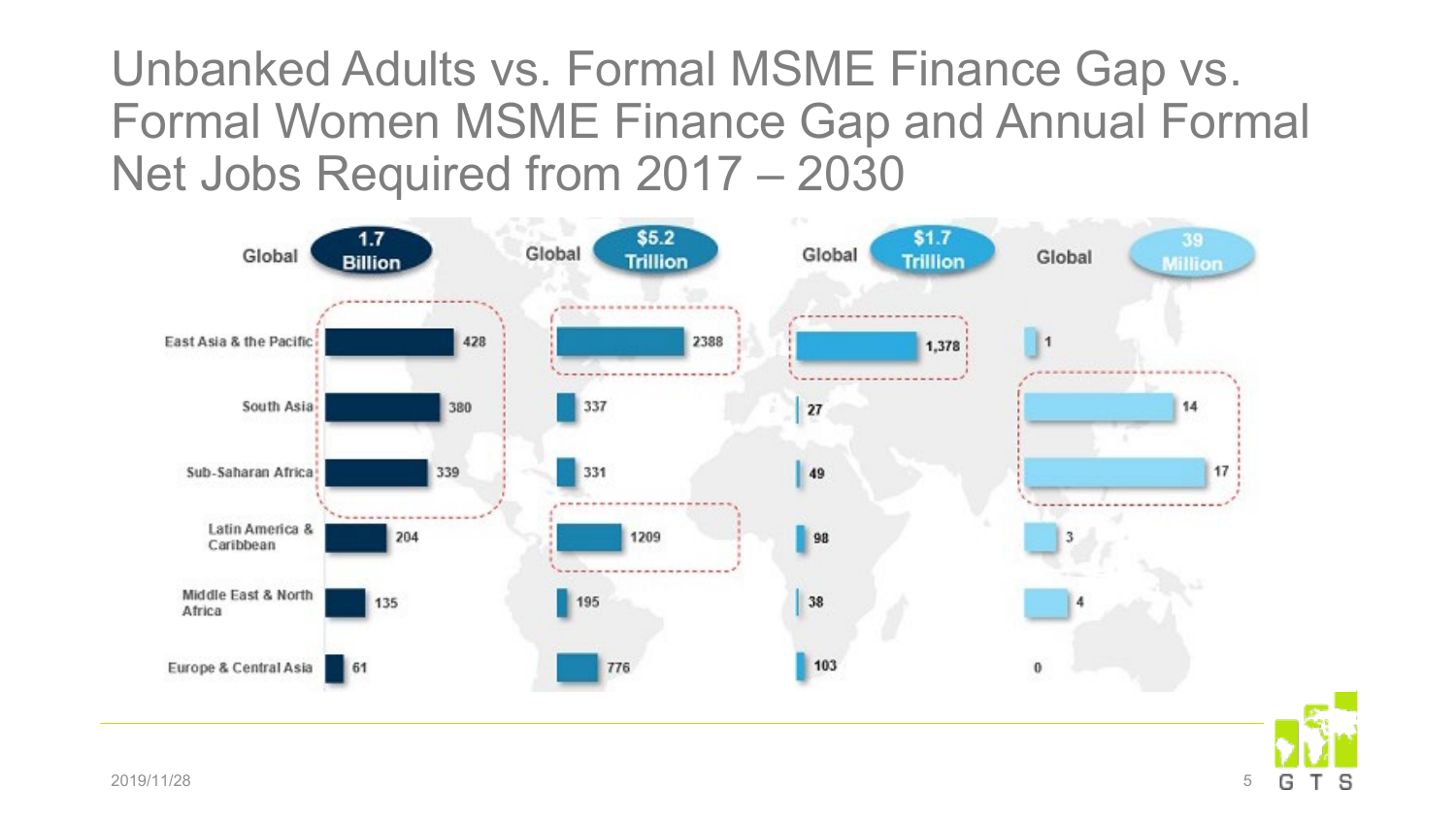## Small and Medium Enterprises (SME) – Other challenges

- Appropriate technology and low production capacity
- A lack of management skills and in adequate skilled labour
- Finance and obtaining credit
- Access to markets and developing relationships with customers
- Recognition by large companies and government bureaucracy
- Knowledge and support for the role that they play in economic development
- Regulatory and other compliance regarding export requirements

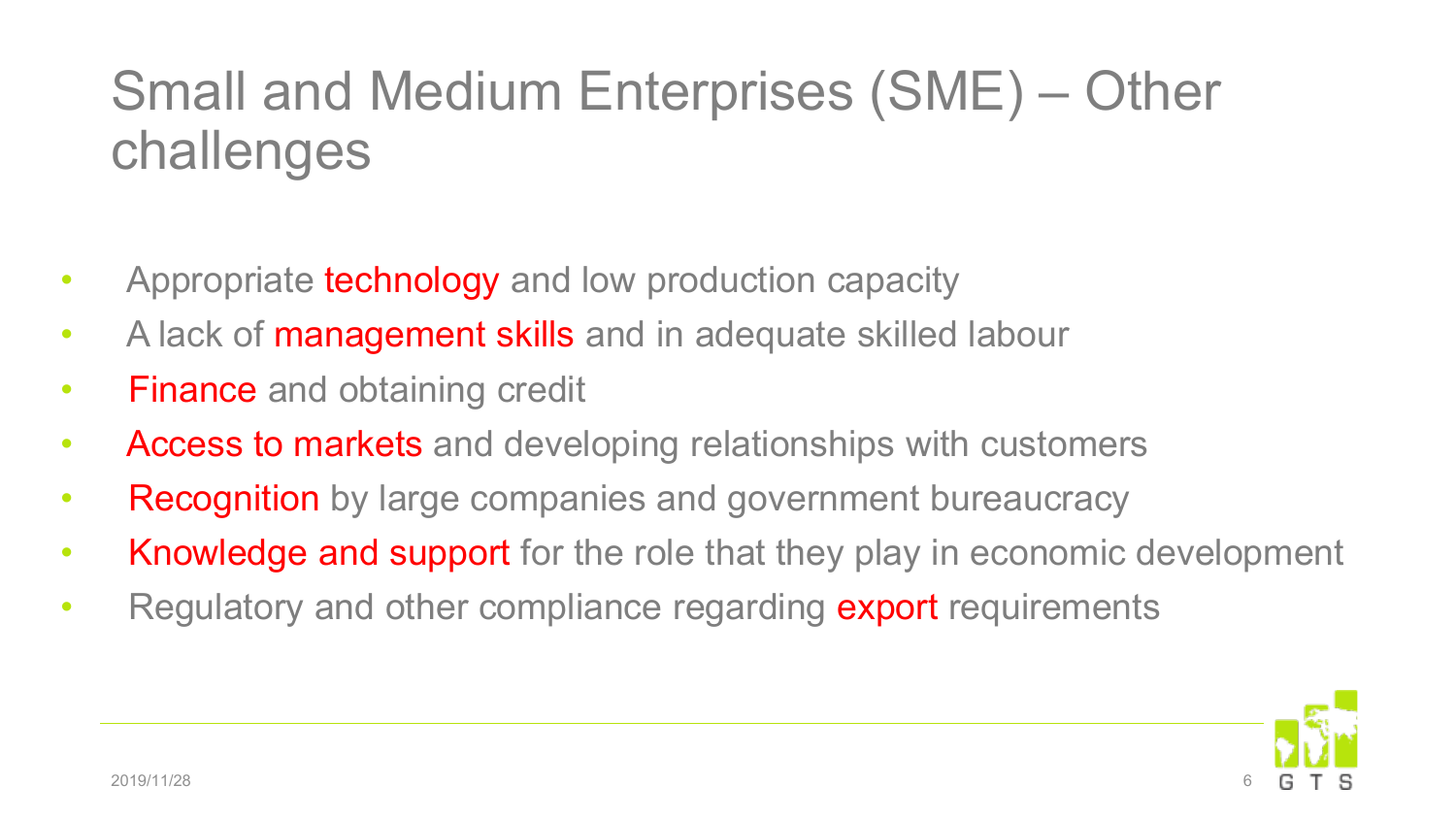## One of the potential Solutions: Digitalization of SME

#### **What is digitalization and what does it mean to an SME?**

Gartner, the global research and advisory firm, defines digitalization as "the use of digital technologies to change a business model and provide new revenue and value-producing opportunities; the process of moving to a digital business". Digital technologies include social technology platforms, Mobile, Cloud, Internet of Things, Artificial Intelligence, Analytics, Virtual Reality, and Blockchain, amongst others

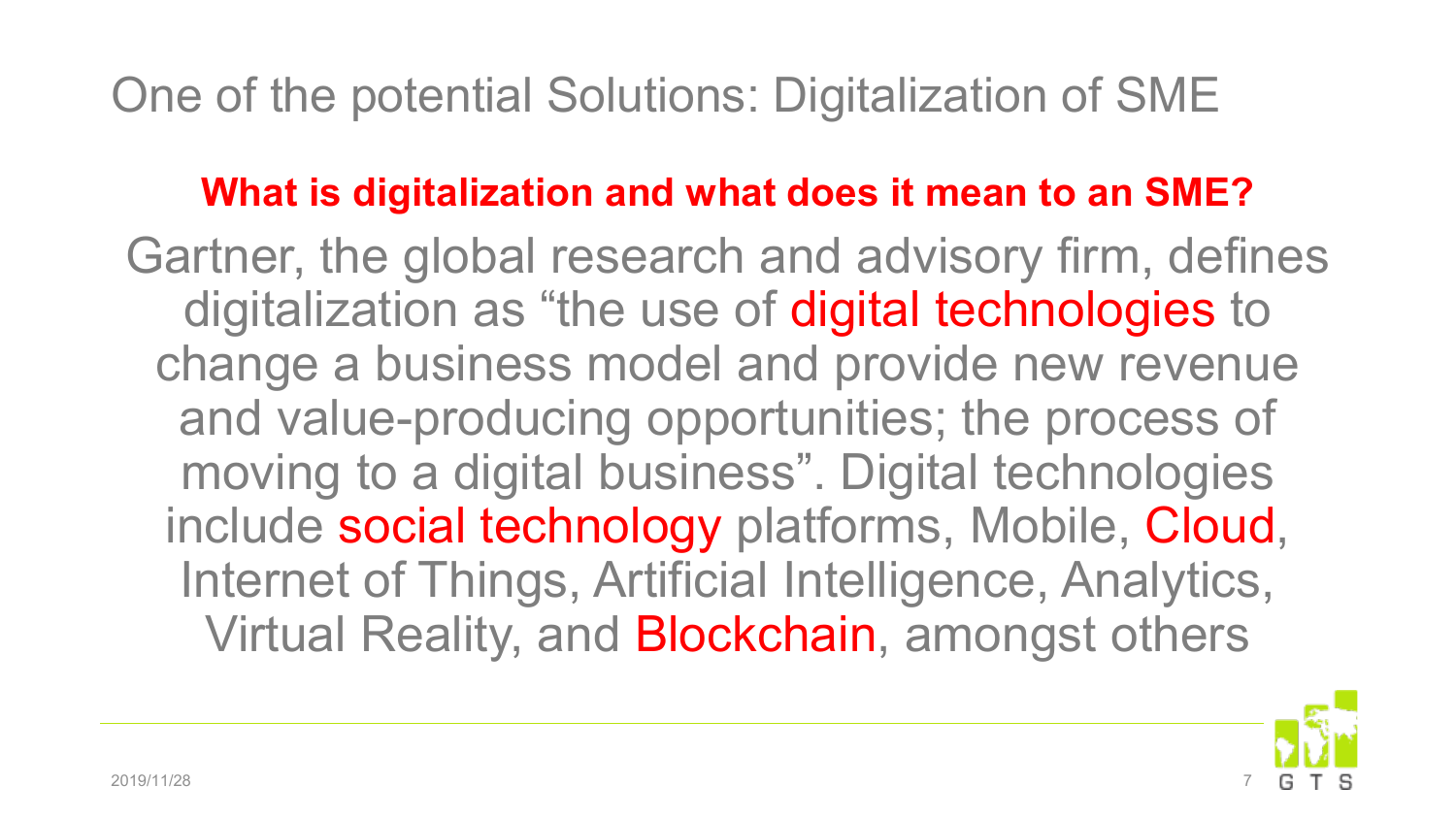## Cloud Services for SME

- **Cloud platforms** and their pay-per-use service models obviate the need for relatively large capital outlays to buy computing infrastructure. SMEs could use cloud platforms to deploy their Information Technológy (IT) infrastructure and applications and only pay for what they use
- **Microsoft's Dynamics 365 Business Central** a comprehensive business management solution designed for small to medium-sized businesses.
- **Zoho One** includes integrated applications to manage, connect, and automate business processes across your entire organization
- **Google G Suite** for business email, video conferencing, cloud storage, file sharing and collaborate.
- Cloud service will assist SME to more competitive by:
- **Increase financial visibility**  Make informed decisions with connected data across accounting, sales, purchasing, and customer transactions
- **Optimize supply chain**  Calculate and optimize manufacturing capacity and resources to improve production schedules and meet customer demands and increase exports
- **Boost sales and improve service -**Accelerate the sales process from quote to cash. Act quickly on sales-related enquiries, manage service requests, and process payments
- **Deliver projects on time and under budget, lower costs -** by planning capacity and sales. Track invoicing for customers<br>against planned costs on orders and quotes

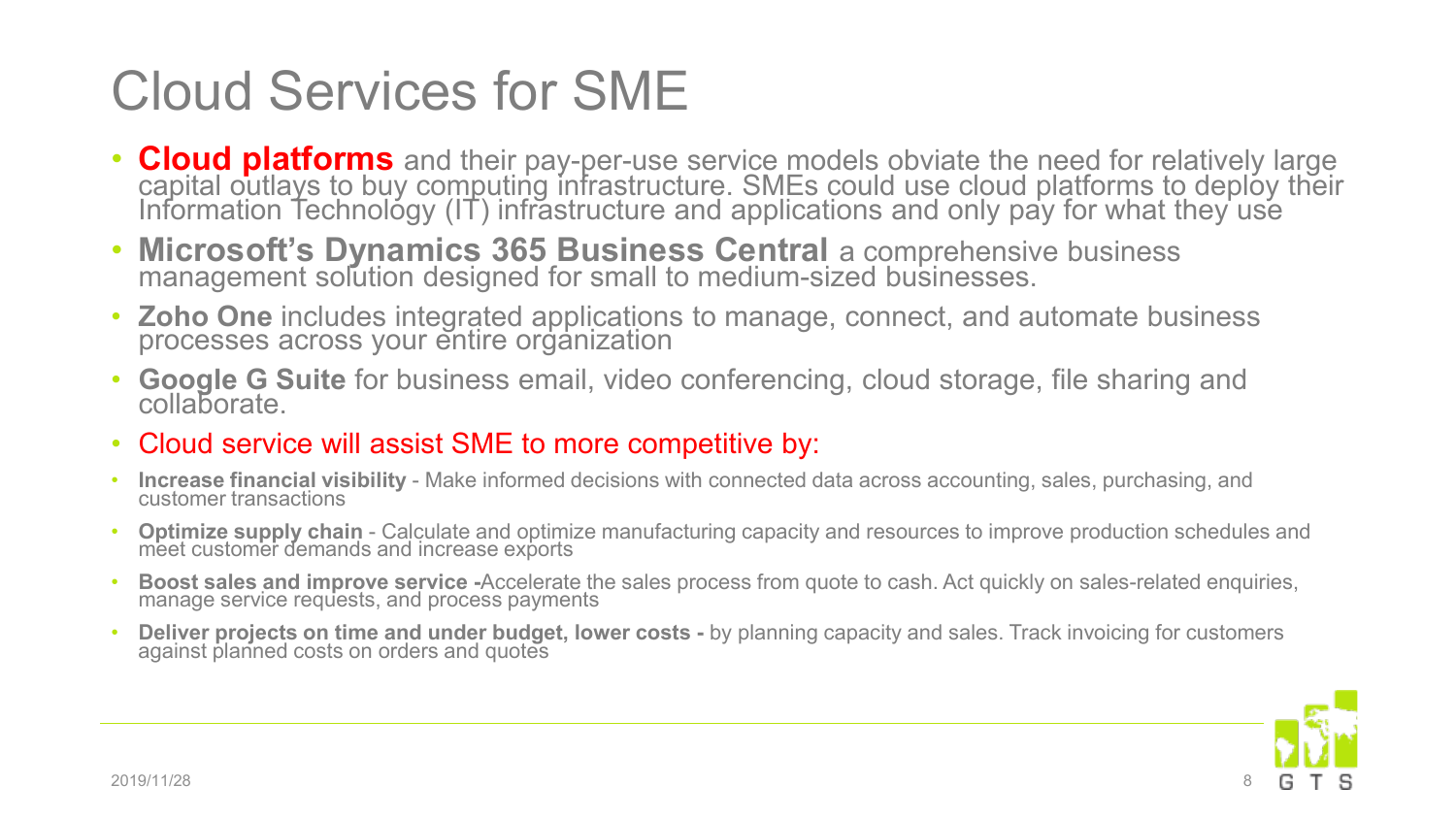## Mobile Applications for SME

- **Vodafone created their Ready Business Indicator** to engage with SMEs in a new way. The self-evaluation tool, built by Accenture Interactive, moved conversations to a more strategic level and started engagement further down the sales funnel. More than a sales tool, the Indicator is about ensuring that the small and medium-sized enterprises do more to grasp opportunities created by our digital economy. This service is now rolled out in Europe and South Africa and other Vadafone partner countries will follows shortly
- **AsiaPay** enables merchants to securely accept most popular digital payment methods from credit cards, internet banking and more on a single platform.
- **WhatsApp Business** is a free to download app was built with the small business owner in mind. WhatsApp Business makes interacting with customers easy by providing tools to automate, sort and quickly respond to messages.
- **The Mobile service** will assist SME to close the gap with enterprises businesses, enhance growth and lower costs and increase growth

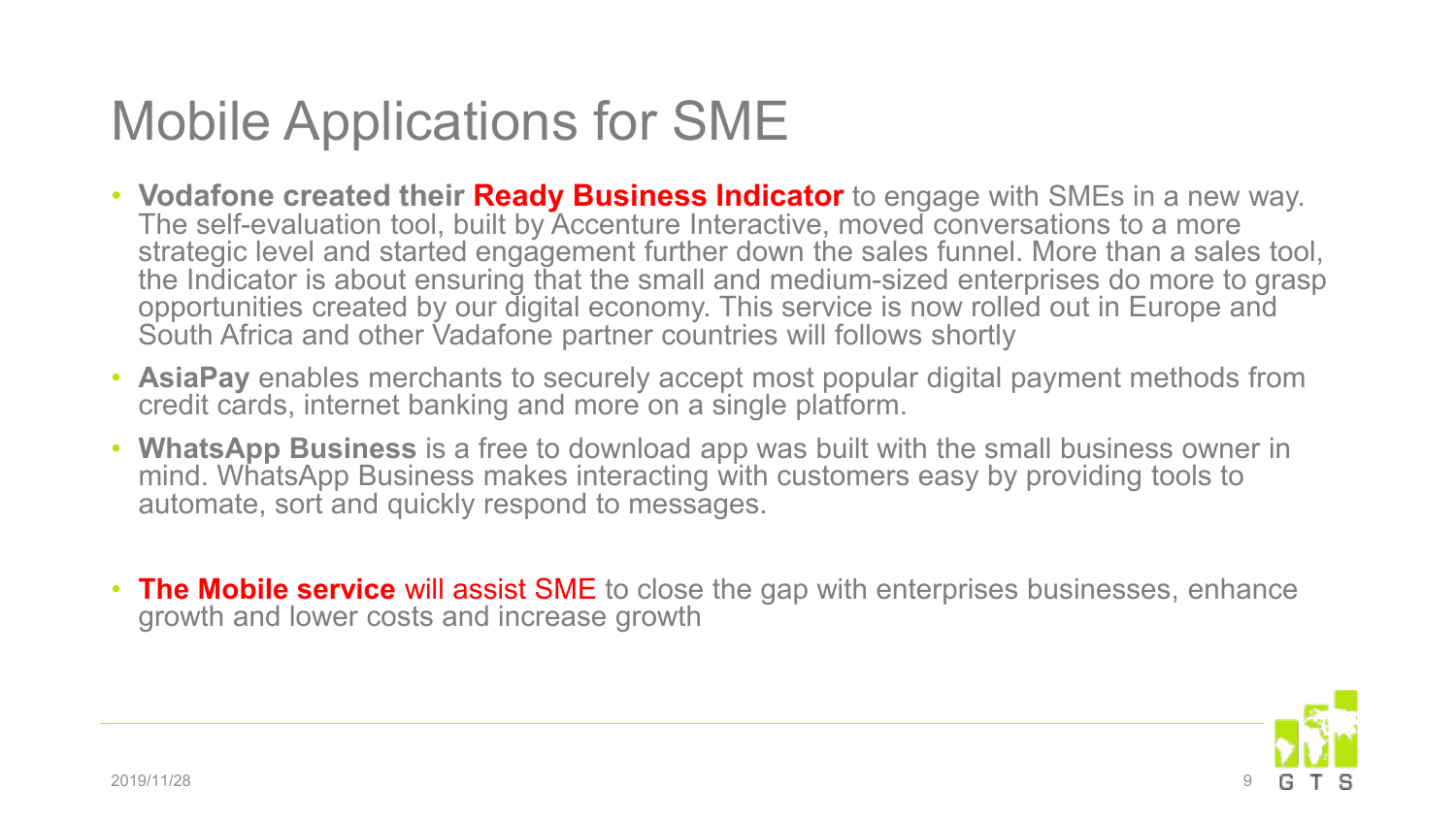## Online Trade & Training Tools for SME

- **The Global Trade Helpdesk** simplifies market research for companies by integrating trade and business information into one user-friendly, online tool. It provides accessible and comprehensive information from the trade formalities relevant at the exporter's doorstep to the market access information and business contacts in the destination market. [www.globaltradehelpdesk.org/en](http://www.globaltradehelpdesk.org/en)
- **ITC** Identify customs tariffs, tariff rate quotas, trade remedies, regulatory requirements and preferential regimes applicable to your product. www.beta.macmap.org
- Online Training enablement through industry bodies :-
	- WCO Training Academy
	- ICC Training Academy
- Software solutions that enable and simplify international trade participation, lower overall costs and increase the level of compliance for example Global Trade Solution – GTS [www.globaltradesolution.co.za](http://www.globaltradesolution.co.za)

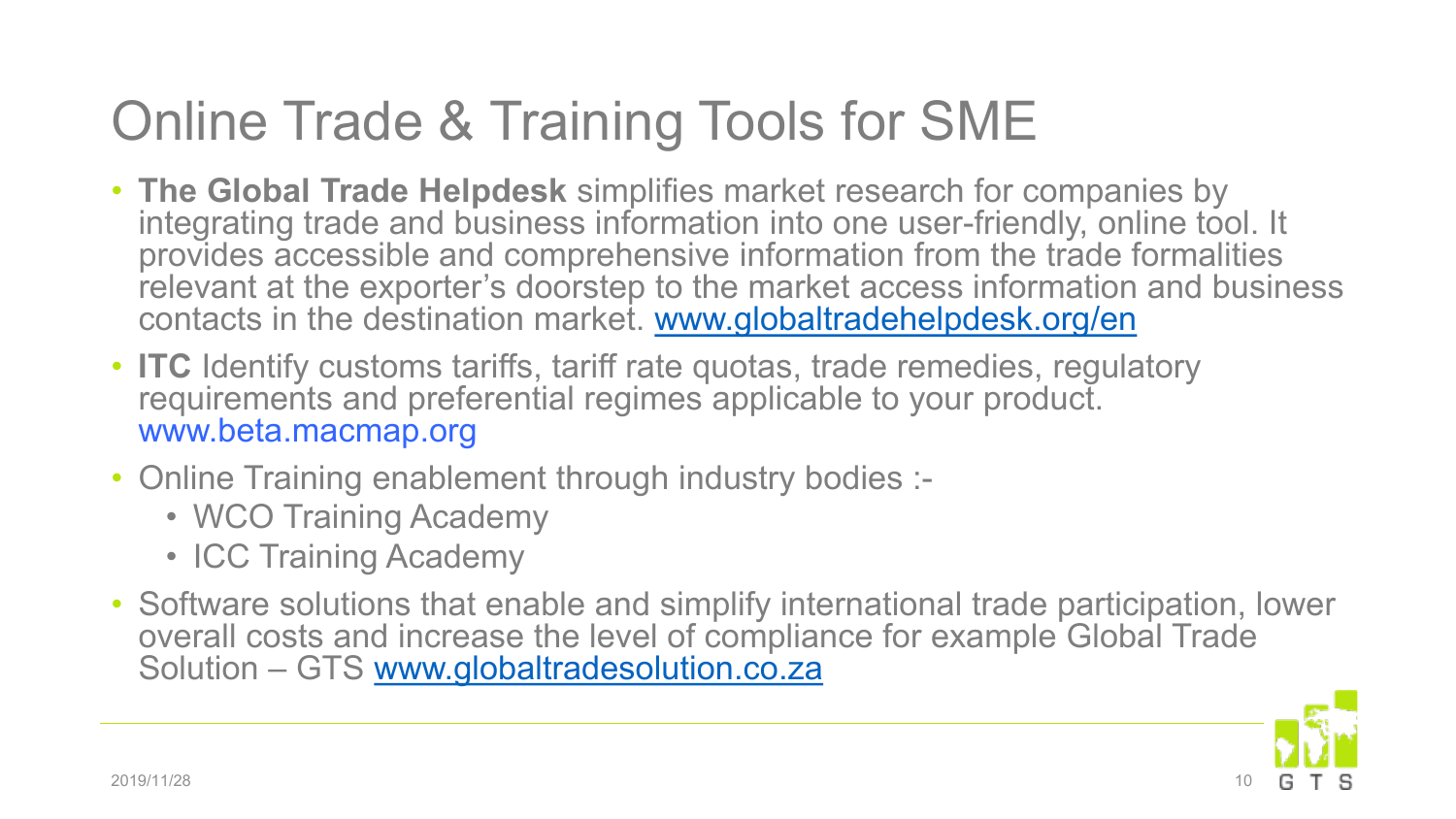## IoT and SME

- The Internet of Things or  $I \circ T$  is the term given to the interconnectedness of devices via the internet. Along with AI and machine learning, IoT is a big trend to look out for in 2019 and beyond.
- The IoT represents a huge opportunity for businesses of all sizes. It isn't just big enterprises that can make use of this network of sensors and devices—small businesses can, and should
- Smart Locks The ability to create—and, more importantly, revoke—keys at any time for employees and anyone else you'd like
- Connected Cameras. While these services sometimes require a subscription, the cost is relatively low for the convenience and lack of maintenance compared to traditional closed-circuit television (CCTV) systems
- Smart Lighting and Thermostats These appliances often come with big cost savings
- RFID Tags for Merchandise & Containers These tags are great for inventory tracking. They can automatically update your inventory as items are sold and assist with tracking of containers
- Shipping Trackers Connected sensors are great for tracking the location of inventory in transit
- Sensors to Measure Room Occupancy and Usage Small businesses are using the IoT to help save on utility bills and schedule meetings more efficiently. This is accomplished by using connected sensors to measure the occupancy of rooms and track where people are in the building at any given time

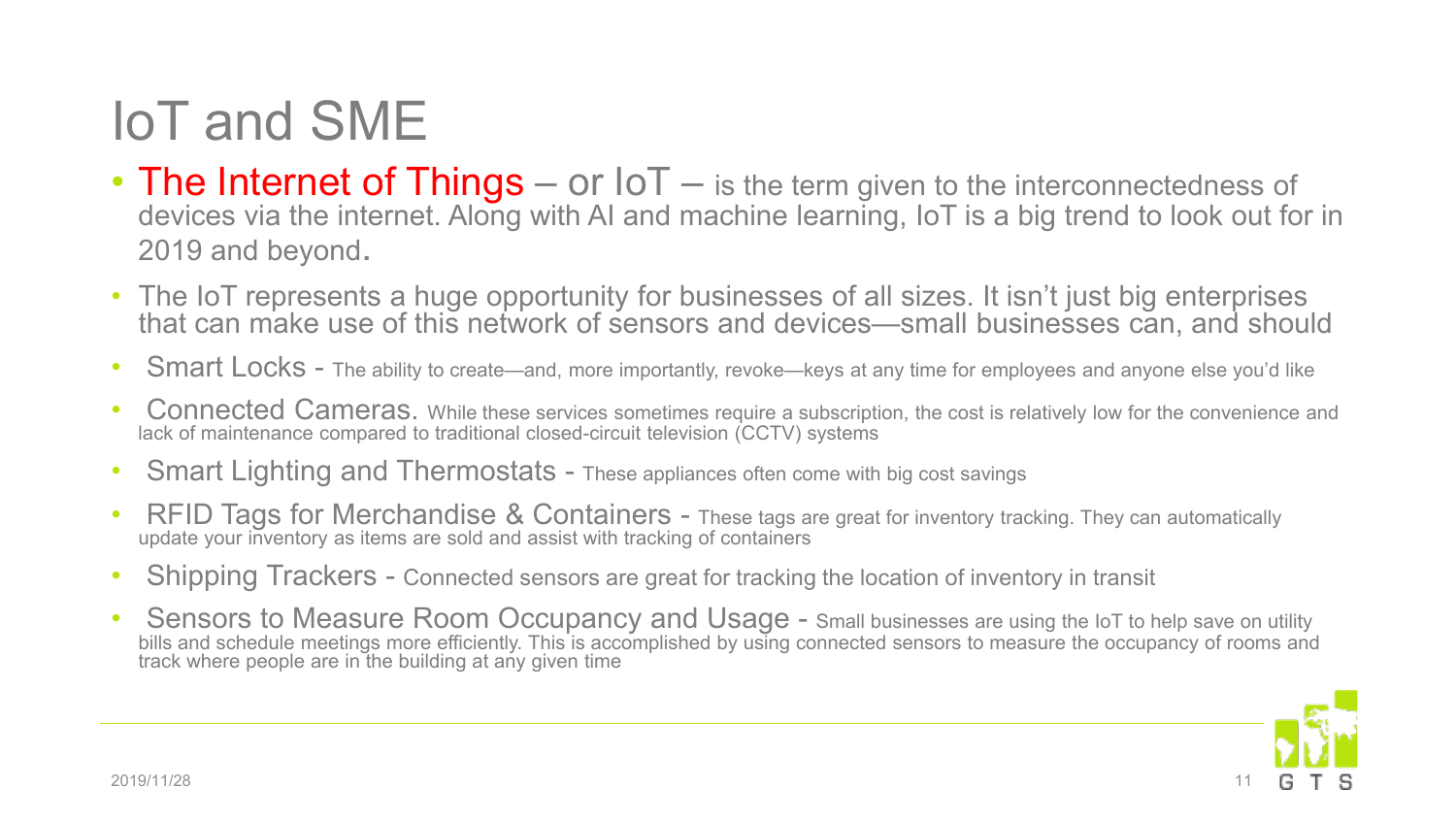# Wireless Network Technology assisting SME

- Sigfox is rolling out the first global network to listen to billions of IoT broadcasting data, without the need to establish and maintain network connections. <https://www.sigfox.com/en>
- Sigfox is partnering with Network companies across the globe with a particular focus on **MSME**
- SigFox and other IoT networks offer SME opportunity to enter the Wireless Network market. (None GSM)
- Example SqwidNet launched in November 2016 as the licensed Sigfox operator in South Africa. The SqwidNet network offers low-cost access to IoT solutions and operators in South Africa, creating opportunities for businesses small and large to create innovative solutions.

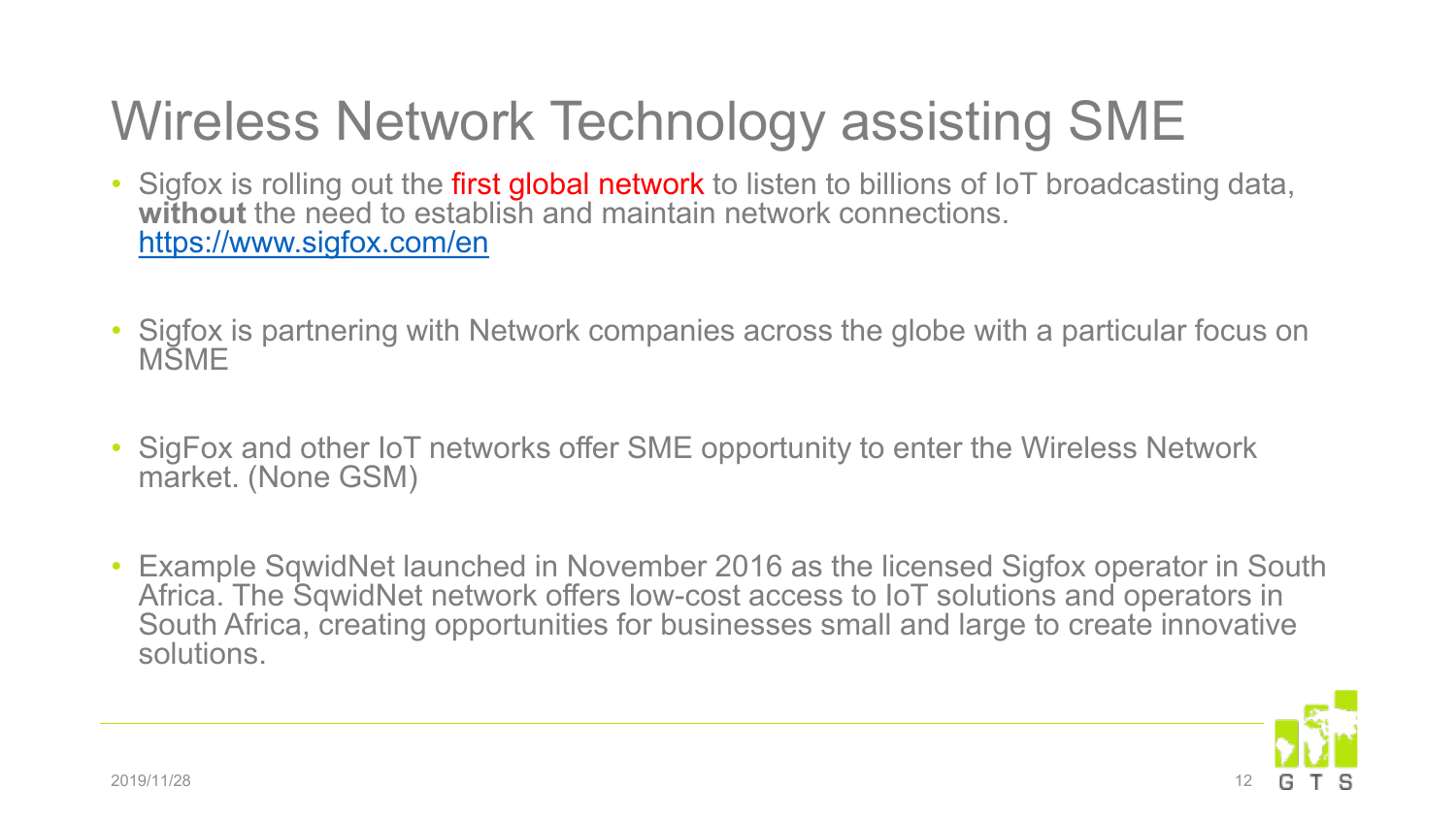## **Digitization is the Difference in making an Informed Decision and Guessing**

# **Data and Information is the Power of the Future**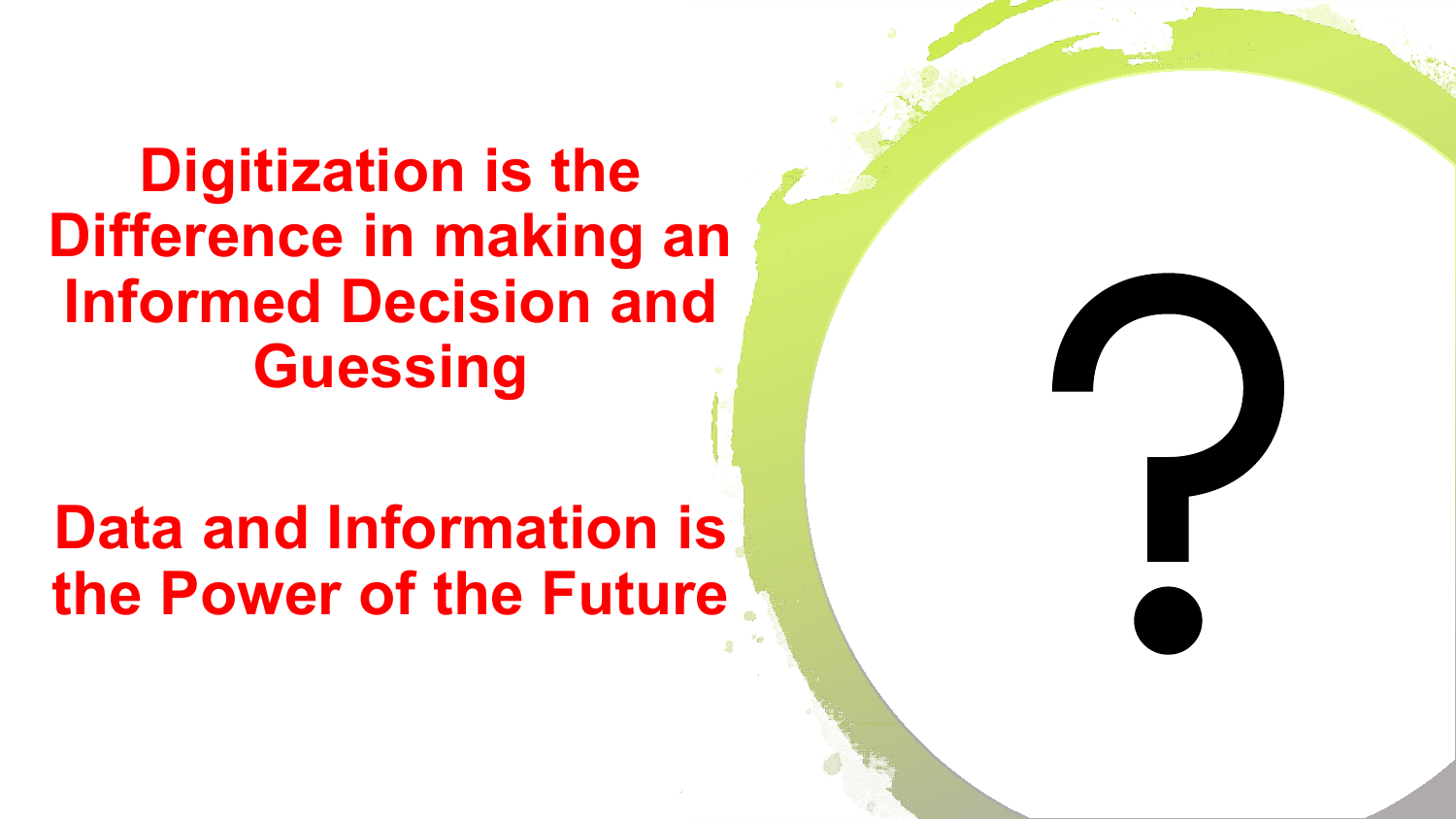### **Small and Medium Enterprises (SME) – Challenges around Export Enablement**

#### • **Information and Requirements**

- What is the correct HS Code
- Duties and Taxes for the potential markets
- Trade Agreements
- Non Trade Barriers (Prohibited and Restricted (P&R) Goods

#### • **Costing / Quote**

- **What costs are involved?** Many ""hidden" costs over and above Freight and Taxes
- Understanding Incoterms and who is responsible for which costs
- Landed Costing (Quotations)

#### • **Transactional Process**

- Correct Commercial Documents (Proforma / Commercial Invoice)
- Freight Documentation
- Myriad of Additional Documents depending on type of goods / markets
- Visibility (Where are my Goods)
- Actual Landed Costing

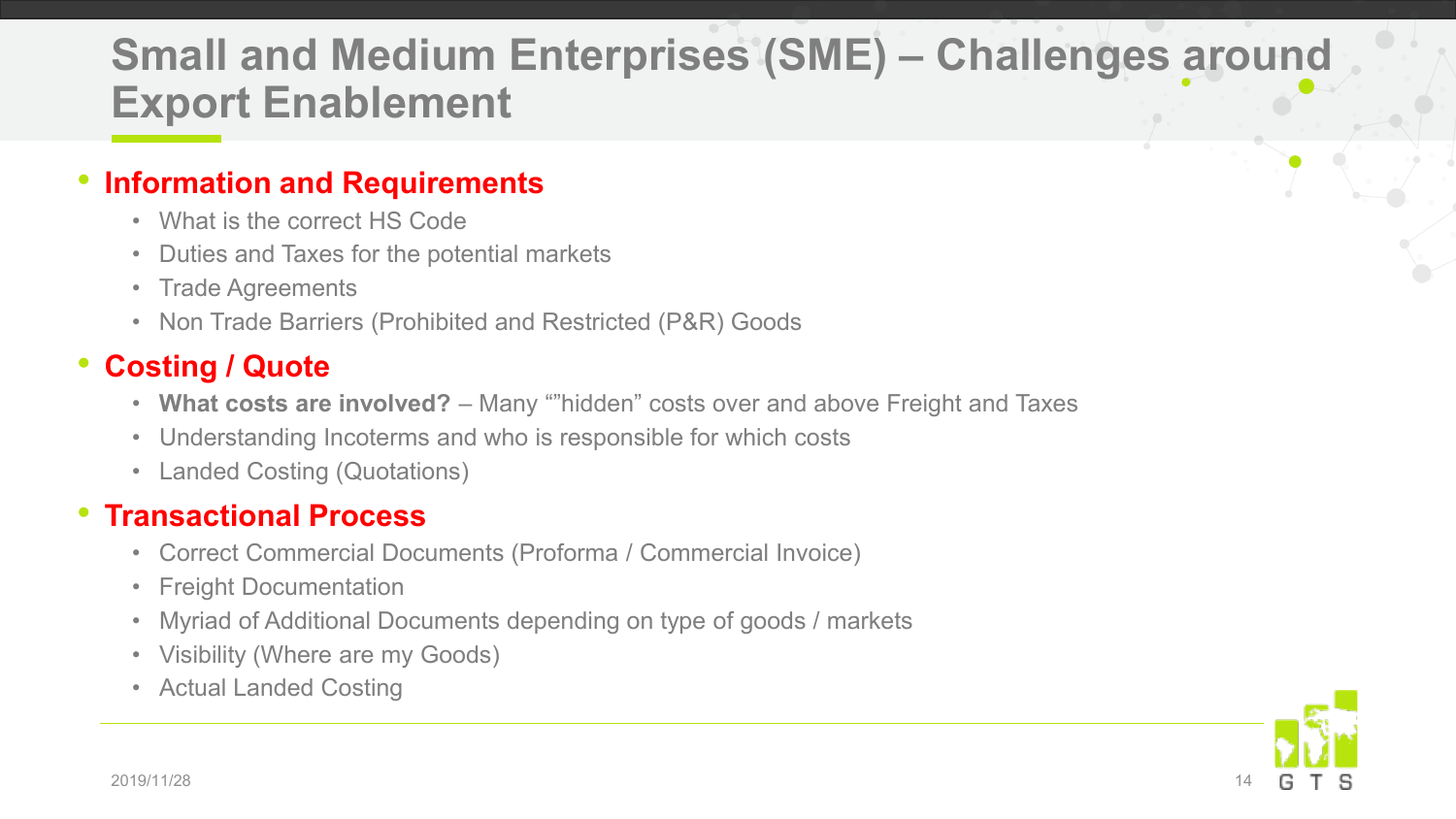### **Small and Medium Enterprises (SME) – Solutions are available to improve export access**

#### • **Information and Requirements**

- Easy to search / access HS Database
- Comparative Views of duties and P&R over multiple countries
- Drill down and view full details of P&R requirements

#### • **Costing / Quote**

- Landed Costing / Quotations outlining all potential costs involved.
- Incoterms determine which costs are the responsibility of which party
- Shipping Lead times

#### • **Transactional Process**

- Online visibility of all documents required for the shipment
- Generate all required documents based on Internationally Accepts formats
- Track Shipment End to End
- Visibility of Actual Landed Cost

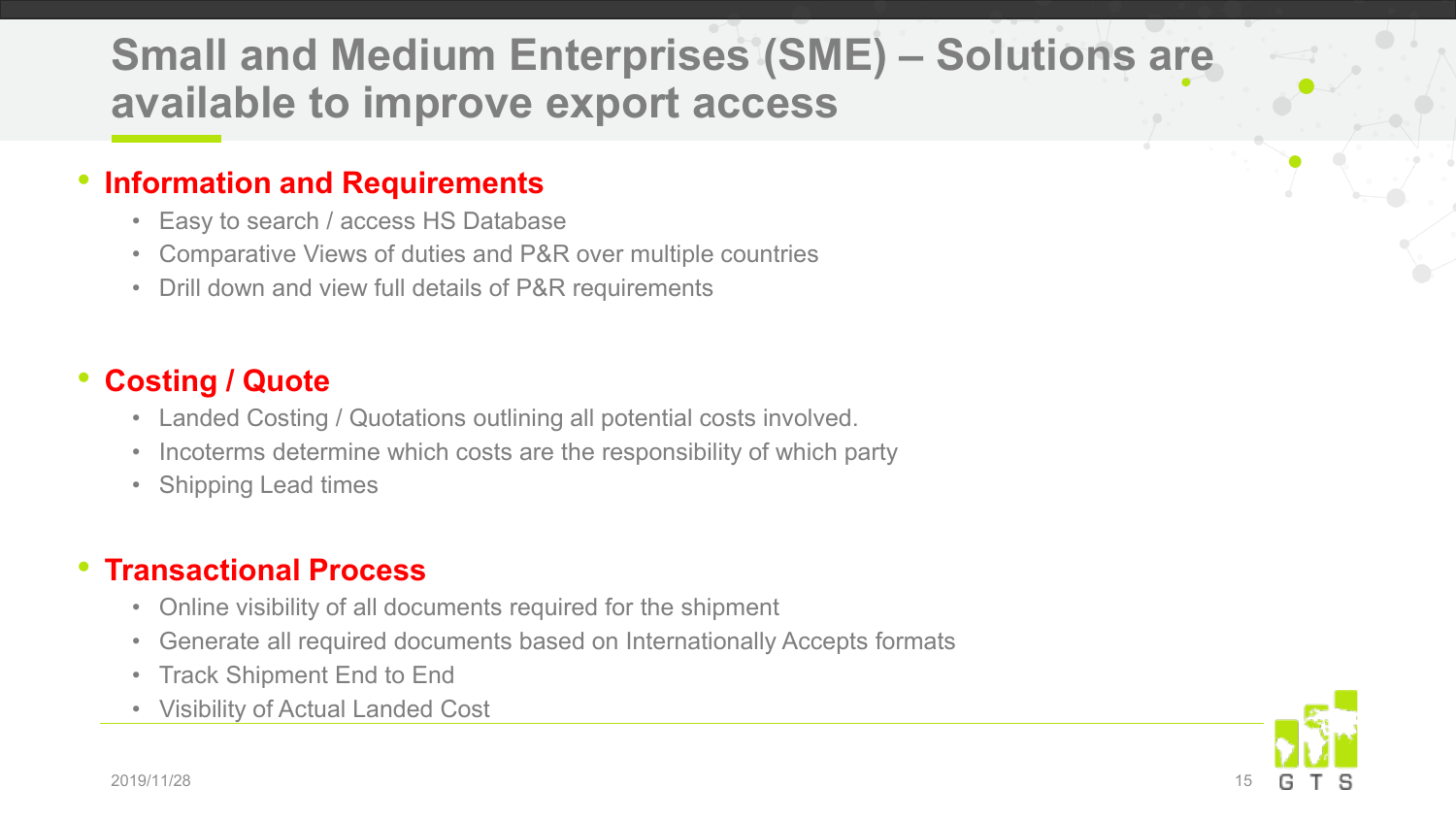**International Trade Overview** 

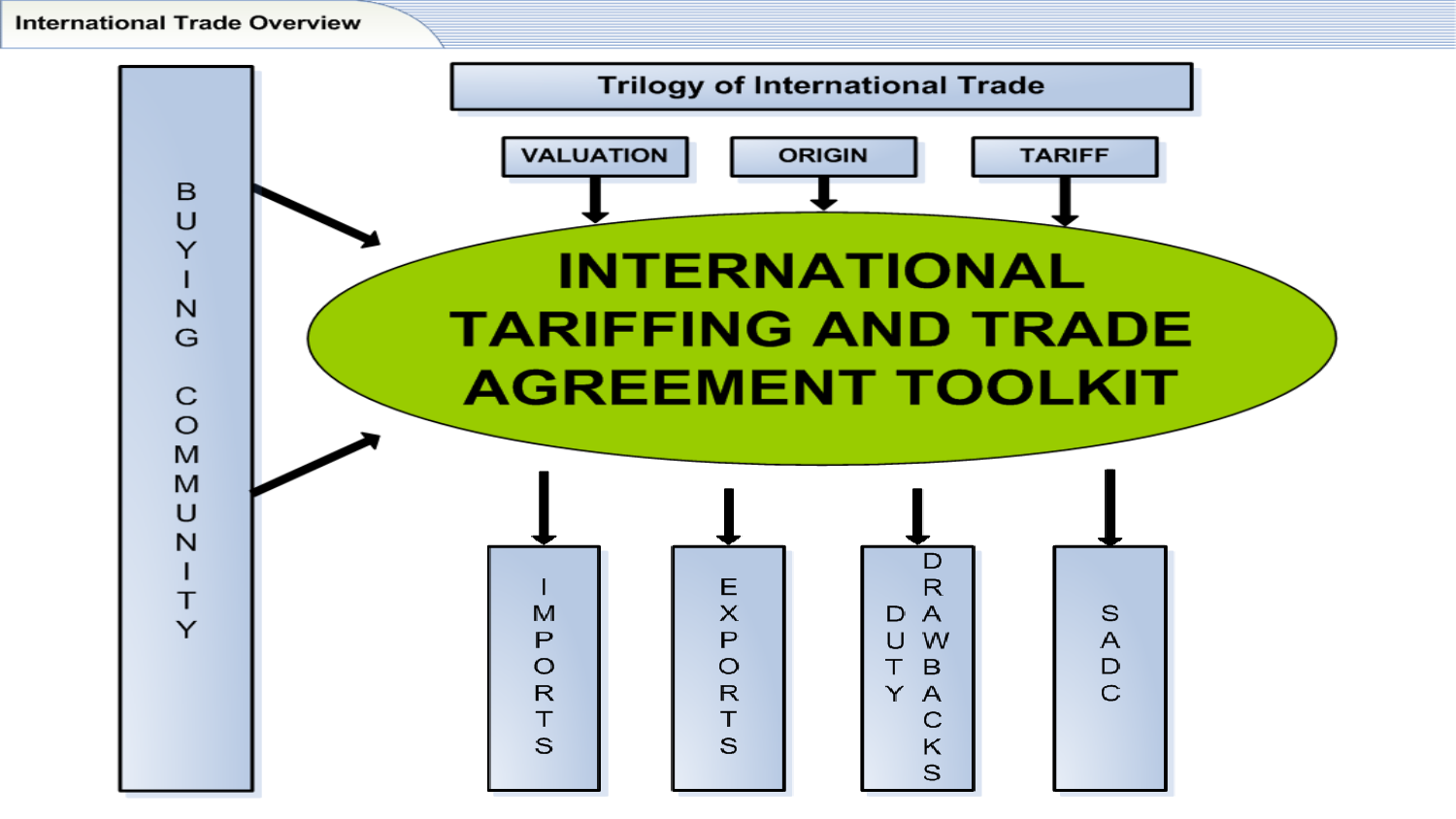#### **Information & Research View Multiple Country HS, Duties and P&R**

| * Simulation Country         | ZA - SOUTH AFRICA | ۰ |
|------------------------------|-------------------|---|
| * Simulation Date            | 2019/11/21        | ≝ |
| <b>National Measure Code</b> |                   |   |
| <b>Description</b>           | meat              |   |
| <b>Apply Exclusions</b>      | $\checkmark$      |   |

|                   | Code                   | P&R          | Description                              | Duty | Duty Type | <b>UoM</b> | <b>Notes</b>   |
|-------------------|------------------------|--------------|------------------------------------------|------|-----------|------------|----------------|
|                   |                        | ᢦ            | SECTION I LIVE ANIMALS; ANIMAL PRODUCTS  |      |           |            | $\Box$         |
|                   | 02                     | $\checkmark$ | Meat and edible meat offal               |      |           |            | $\blacksquare$ |
|                   | 0201                   | А            | Meat of Bovine Animals, Fresh or Chilled |      |           |            |                |
|                   | 0201.10                | A            | Carcasses and half-carcasses             |      |           |            |                |
|                   | $\bullet$ 0201.10.00/2 | А            | CARCASSES AND HALF-CARCASSES             | 40%  | 1P1       | КG         |                |
| Ø                 | 0201.20                | A            | OTHER CUTS WITH BONE IN                  |      | 1P1       |            |                |
| o.                | 0201.20.10/4           | А            | Wagyu beef                               | 40%  | 1P1       | KG         |                |
|                   | $\bullet$ 0201.20.90/2 | A            | Other                                    | 40%  | 1P1       | KG         |                |
| Ø                 | 0201.30                | A            | Boneless:                                |      | 1P1       |            |                |
| $\bm{\bm{\circ}}$ | 0201.30.10/9           | А            | Wagyu beef                               | 40%  | 1P1       | KG         |                |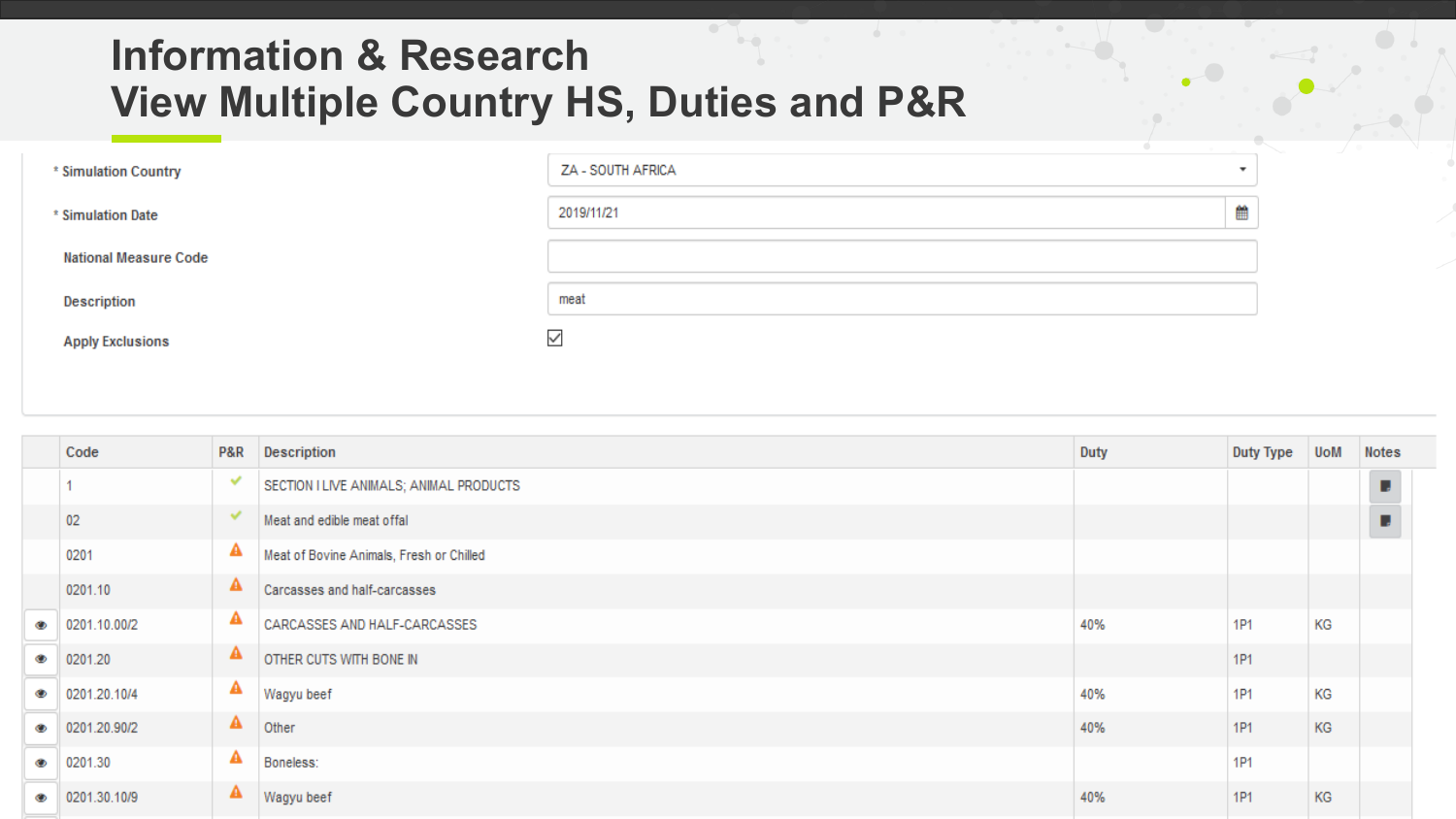### **Information & Research - Comparative View of Duties and P&R**

| <b>Description</b>                           | Other                                        | <b>HS Code</b>                | 021020                       |                                |                                                                                                                                                                                          |                   |                 |                    |  |
|----------------------------------------------|----------------------------------------------|-------------------------------|------------------------------|--------------------------------|------------------------------------------------------------------------------------------------------------------------------------------------------------------------------------------|-------------------|-----------------|--------------------|--|
| <b>Statistical Unit</b><br><b>References</b> | <b>KG - KILOGRAMS</b><br>99                  | <b>Description</b>            | 1<br>02<br>0210              |                                | SECTION I LIVE ANIMALS; ANIMAL PRODUCTS<br>Meat and edible meat offal<br>MEAT AND EDIBLE MEAT OFFAL, SALTED, IN BRINE, DRIED OR SMOKED;<br>EDIBLEFLOURS AND MEALS OF MEAT OR MEAT OFFAL: |                   |                 |                    |  |
|                                              |                                              | <b>Notes</b>                  | 021020<br>$\mathbf{L}$       | <b>MEAT OF BOVINE ANIMALS:</b> |                                                                                                                                                                                          |                   |                 |                    |  |
| > Duties                                     |                                              |                               |                              |                                |                                                                                                                                                                                          |                   |                 |                    |  |
|                                              | <sup>*</sup> Prohibited and Restricted Items |                               |                              |                                |                                                                                                                                                                                          |                   |                 |                    |  |
| Country Code Y                               | <b>Country Group</b>                         | Restriction Code <sup>v</sup> | <b>Restriction Text</b><br>v | Is Prohibited <sup>*</sup>     | <b>Type</b>                                                                                                                                                                              | <b>Start Date</b> | <b>End Date</b> | v<br>Detail $\vee$ |  |
| ZA                                           | <b>GEN</b> - General                         | <b>I STATEVET</b>             | Stop for State Vet Meat      | Restricted                     | Import                                                                                                                                                                                   | 2017/09/04        |                 | ۰                  |  |
| UG.                                          | <b>GEN</b> - General                         | MAAIF_IM                      | Importation of Live Anima    | Restricted                     | Import                                                                                                                                                                                   | 2019/11/01        |                 | ۰                  |  |
| <b>NA</b>                                    | SACU - Southern Afric                        | <b>I NAMMIC</b>               | Veterinary Import Permits    | Restricted                     | Import                                                                                                                                                                                   | 2000/01/01        |                 | ⊙                  |  |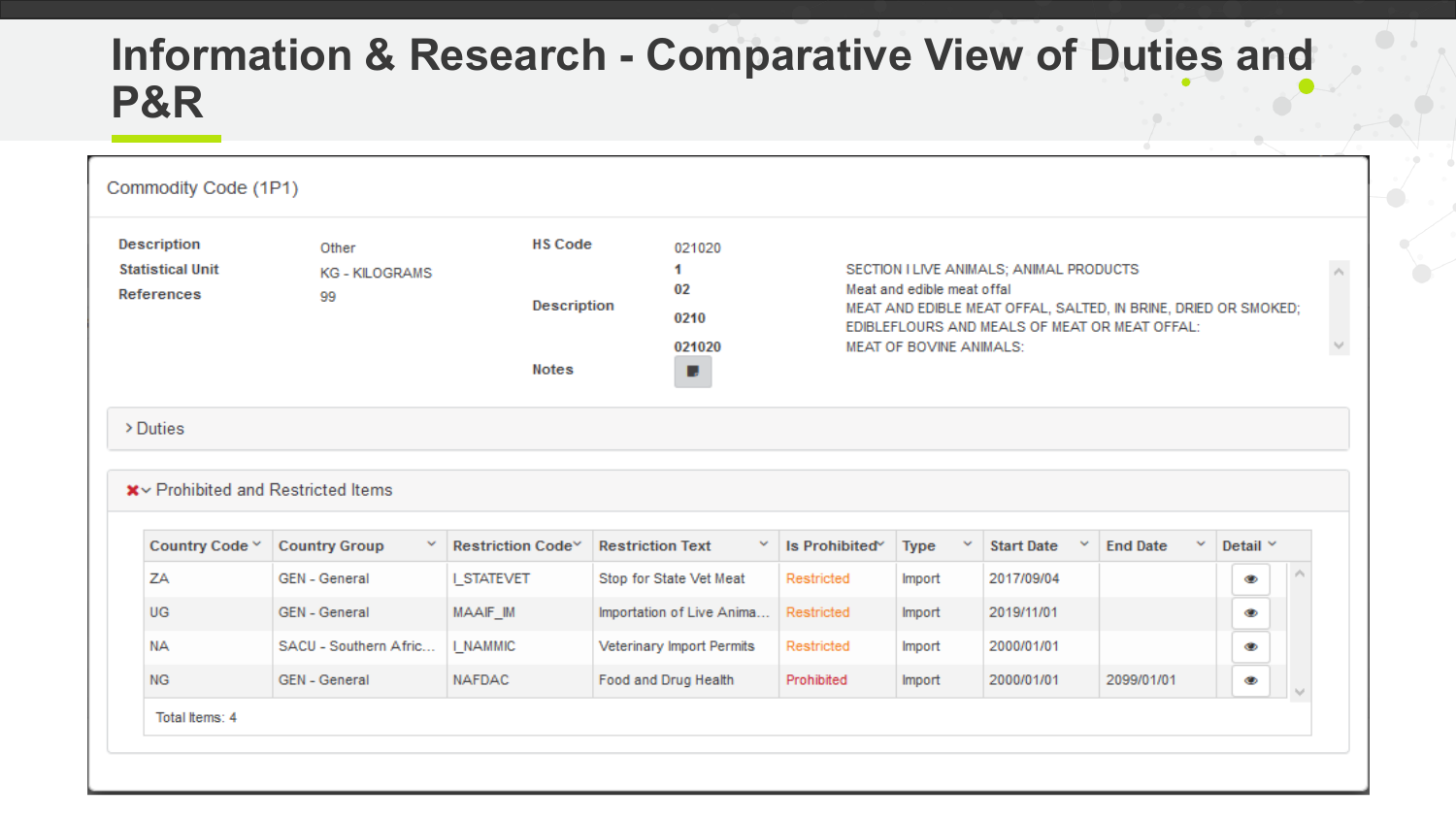### **Information & Research - P&R information**

▽ Prohibited And Restricted Summary

| <b>Country of Application</b> | UG - UGANDA                                     | <b>Restriction</b>     | Restricted |  |
|-------------------------------|-------------------------------------------------|------------------------|------------|--|
| <b>Description</b>            | Importation of Live Animals and Animal Products | Quota Type             | No Quota   |  |
| <b>Effective Date</b>         | 2019/11/01 -                                    | Quota Statistical Unit | $\sim$     |  |

| <b>P&amp;R Information</b>             | <b>Tariff Codes</b> |                                                                                                                 |     |
|----------------------------------------|---------------------|-----------------------------------------------------------------------------------------------------------------|-----|
| <b>Controlling Agency</b><br>Countries |                     | Ministry of Agriculture, Animal Industry and Fisheries - https://www.agriculture.go.ug/<br><b>GEN - General</b> |     |
| <b>Type</b>                            |                     | Import                                                                                                          | Law |
| <b>Restriction</b>                     |                     | Restricted                                                                                                      |     |

**Pre-import Procedures** 

- An importer or any person wishing to import live animals/products into the Republic of Uganda shall apply for an Import Permit from the Commissioner Animal Health (CAH) prior to importation.
- . The importer shall contact the Commissioner Animal Health and request for information on the protocol and animal health requirements of importation of live animals and/or products into Uganda.
- . The importer shall submit a written application requesting to import live animals and /or products into the country to the Commissioner for Animal Health, at least 7 days prior to an importation.
- The application shall state the source (country) and supplier as well as type of animal, breed, sex and quantity.
- . The Commissioner for Animal Health will conduct a search on animal disease status of the country of origin and the processes to which the product is subjected during manufacture to determine appropriate animal health req manage the risk of transmitting disease by this importation.
- . If the animal health requirements will mitigate the risk of transmitting disease, the Commissioner for Animal Health shall issue an Import Permit stating the animal health requirements and port of entry to be used for th Health may not issue the Import Permit if this risk is deemed unmanageable).
- . The importer shall send the Import Permit to the veterinary authority of the country of origin of the animals/products in order to prepare, inspect, test, certify and supervise loading the animals/goods on the shipment v with the animal health requirement set by the Commissioner for Animal Health.
- . The importer shall then confirm the specified date of arrival of the imported animals/products to the veterinary official at the specified port of entry to prepare all facilities concerned, at least 3 days in advance.

#### **Import Procedures**

. The animals/products must be accompanied by an official Veterinary Health Certificate, in English or with English translation, issued by the veterinary authority of the country of origin, attesting that the animals/produ ort Permit<br>ort Permit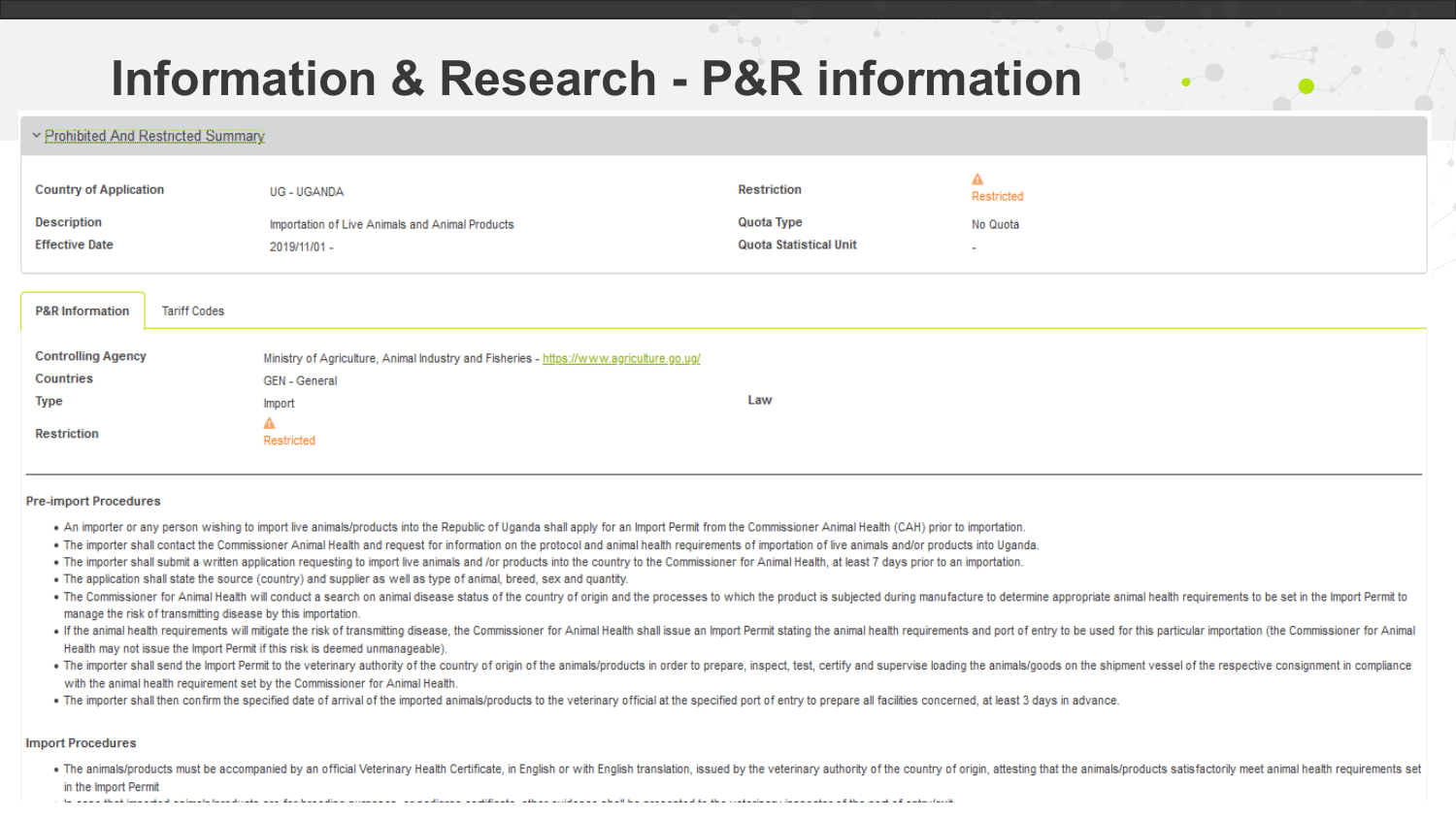## **Costing – Determine Landed Costing Scientifically**

- **What Costs are Involved?**
- **Incoterm Based Costing**
- **Duty and Taxes**
- **Freight Charges**
- **Other "hidden" costs that SME may not be aware of**

|                                  | #  | Code                                      | <b>Description</b>                 | Column 1                            |     | Operator Column 2 | Value     | <b>Per Unit</b> | <b>Actual</b> |
|----------------------------------|----|-------------------------------------------|------------------------------------|-------------------------------------|-----|-------------------|-----------|-----------------|---------------|
| <b>What Costs are Involved?</b>  | 1. | QTY                                       | Quantity                           | <b>Input Value</b>                  |     |                   | 5500      | 1               | 0             |
|                                  | 2  | ORDERCOST                                 | Order Cost                         | <b>Input Value</b>                  |     |                   | 306433.05 | 55.7151         | 301392        |
|                                  | 3. | <b>ADMINISTRATION FEE</b>                 | <b>Administration Fee</b>          | Value                               |     |                   | 0         | 0               | 0             |
| ncoterm Based Costing            |    | <b>AGF</b>                                | Agency                             | Value                               |     |                   | 1706.1    | 0.310226        | 1741.2255     |
|                                  | 5  | <b>OCEANFR</b>                            | Ocean Freight                      | Value                               |     |                   | 11198     | 2.035996        | 6131.601225   |
|                                  |    | <b>HANDOVER FEE</b>                       | Handover Fee                       | Value                               |     |                   | 0         | $\mathbf 0$     | $\mathbf 0$   |
| <b>Duty and Taxes</b>            |    | <b>TERMINAL HANDLING</b><br><b>CHARGE</b> | <b>Terminal Handling</b><br>Charge | Value                               |     |                   | 0         | 0               | 0             |
|                                  | 8  | <b>CDOCF</b>                              | Documentation Fee                  | Value                               |     |                   | 0         | $\mathbf 0$     | $\mathbf 0$   |
| <b>Freight Charges</b>           | 9  | <b>CLEARING</b>                           | <b>CLEARING</b>                    | Value                               |     |                   | 0         | $\mathbf 0$     | $\mathbf 0$   |
|                                  | 10 | <b>DUTY</b>                               | <b>DUTY</b>                        | <b>Duty Calculator</b>              |     |                   | 137894.9  | 25.071781       | 135521.719885 |
|                                  | 11 | <b>EDIFEE</b>                             | <b>EDI Fee</b>                     | Value                               |     |                   | 24.75     | 0.004545        | 14.623917     |
| Other <b>"hidden" costs</b> that | 12 | <b>HANDOVER FEE</b>                       | Handover Fee                       | Value                               |     |                   | 0         | 0               | 0             |
| SME may not be aware of          | 13 | <b>DISB</b>                               | <b>Disbursements</b>               | Value                               |     |                   | 1991.55   | 0.362146        | 1995.941916   |
|                                  | 14 | CTO                                       | CTO/DRO Fee<br>Transporter         | Value                               |     |                   | 0         | 0               | 0             |
|                                  | 15 | CARGD                                     | Cargo Dues                         | Value                               |     |                   | 1868.9    | 0.339786        | 1093.183535   |
|                                  | 16 | <b>FINANCE</b>                            | <b>Fiance Fee</b>                  | PO Type                             | %   | ORDERCOST         | 6128.65   | 1.114302        | $\mathbf 0$   |
|                                  | 17 | <b>SECOND</b>                             | Secondary Costs                    | <b>ADMINISTRATION</b><br><b>FEE</b> | Sum | <b>FINANCE</b>    | 160812.85 | 29.2387         | $\mathbf 0$   |
| 2019/11/28                       | 18 | <b>GLC</b>                                | <b>Total GLC</b>                   | <b>SECOND</b>                       | $+$ | ORDERCOST         | 467245.9  | 84.9538         | $\mathbf{0}$  |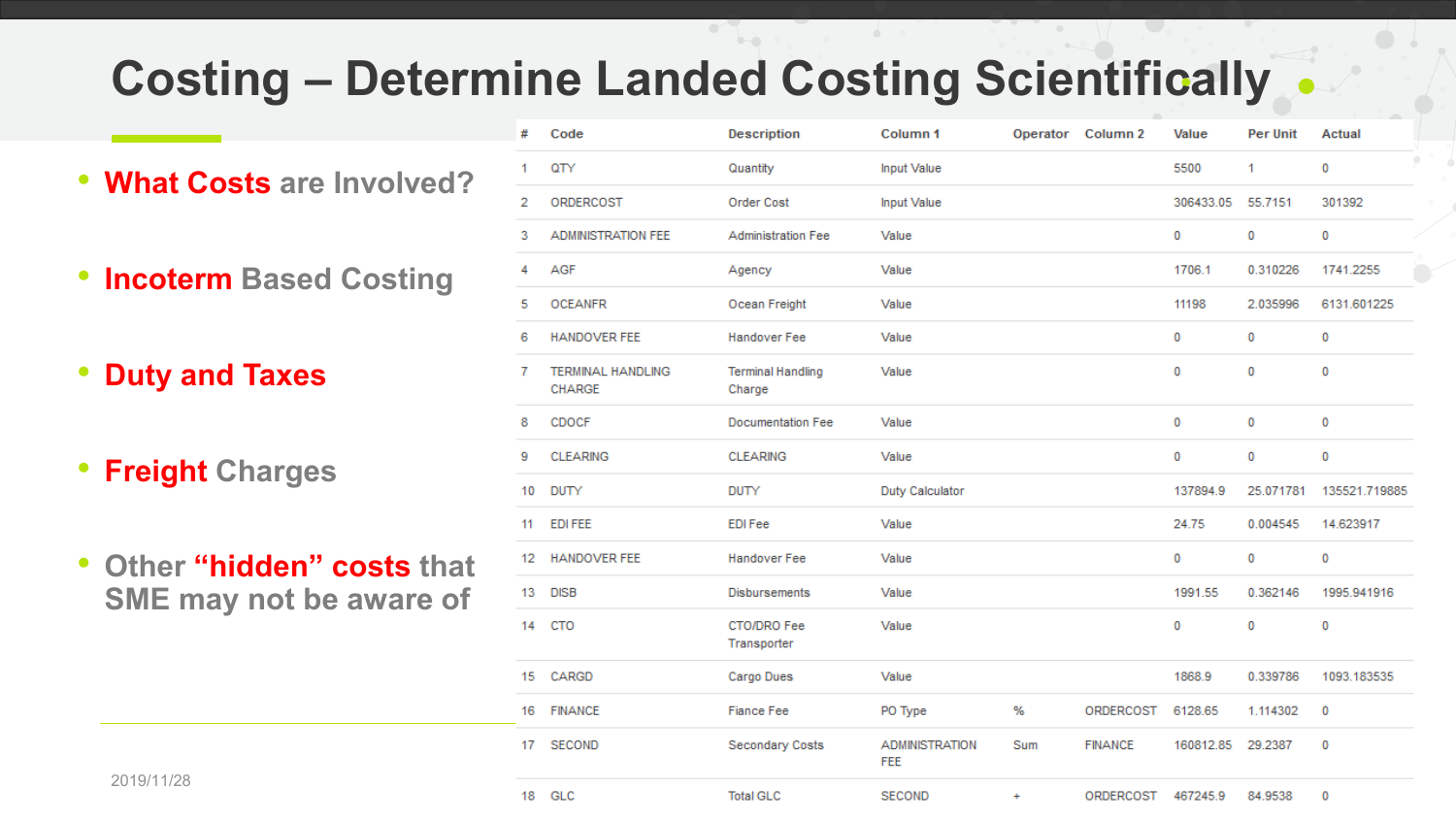### **Quote - Product Listing - Single Visibility of Duty, Trade Agreements and P&R**

Product Tariff Product: BILT0001 - Biltong Spicy 80gr pack

| > Product Summary                                                                                     |                           |                                                                                    |                     |                              |                        |                                                                                                  |                               |              |   |                |
|-------------------------------------------------------------------------------------------------------|---------------------------|------------------------------------------------------------------------------------|---------------------|------------------------------|------------------------|--------------------------------------------------------------------------------------------------|-------------------------------|--------------|---|----------------|
| <b>Tariff</b><br><b>P&amp;R</b><br>Attributes<br>Dangerous Goods<br>General<br>Documents<br>$\bullet$ |                           |                                                                                    |                     |                              |                        |                                                                                                  |                               |              |   |                |
| <b>Supplier Tariff Code</b>                                                                           |                           |                                                                                    |                     | <b>HS Code</b>               | 021020                 |                                                                                                  |                               |              |   |                |
|                                                                                                       |                           |                                                                                    |                     |                              | 1                      | SECTION I LIVE ANIMALS; ANIMAL PRODUCTS                                                          |                               |              |   |                |
| 90% Beef, 10% Spices                                                                                  |                           |                                                                                    |                     |                              | 02                     | Meat and edible meat offal                                                                       |                               |              |   |                |
| <b>Addtional Tariff Description</b>                                                                   |                           |                                                                                    |                     |                              | 0210                   | MEAT AND EDIBLE MEAT OFFAL, SALTED, IN BRINE, DRIED OR SMOKED; E<br>MEALS OF MEAT OR MEAT OFFAL: |                               |              |   |                |
|                                                                                                       |                           |                                                                                    | ai.                 | Description                  |                        | 021020 MEAT OF BOVINE ANIMALS:                                                                   |                               |              |   |                |
| <b>Comments</b>                                                                                       |                           | Submit<br>View History                                                             | al.<br>Subscribe    | <b>Notes</b>                 | <b>D</b>               |                                                                                                  |                               |              |   |                |
| <b>Commodity Codes</b>                                                                                |                           |                                                                                    |                     |                              |                        |                                                                                                  |                               |              |   |                |
| Add Tariff Code                                                                                       | <b>Show All</b><br>$\Box$ | * Country of Origin                                                                |                     | ZA - SOUTH AFRICA            |                        | $x -$                                                                                            |                               |              |   |                |
| Country                                                                                               | $\vee$ Code               | $~\checkmark$ Type $~\checkmark$<br>$\sim$<br><b>End Date</b><br><b>Start Date</b> | v.<br><b>Status</b> | ×.<br><b>Stat. Unit</b><br>× | Trade Agreeme Criteria | $\mathbf{v}$ .                                                                                   | $\mathbf{v}$ .<br><b>Duty</b> | P&R          |   | View History v |
| UG                                                                                                    | 02101100                  | <b>1P1</b><br>2019/11/21                                                           | Active              | KG                           | <b>GEN</b>             |                                                                                                  | 25%                           | A            | Ø | Đ              |
| ZA                                                                                                    | 02102012                  | 1P1<br>2019/11/21                                                                  | Active              | KG                           | SADC                   |                                                                                                  | <b>FREE</b>                   | A            | ۱ | G              |
| ZM                                                                                                    | 02102000                  | <b>1P1</b><br>2019/11/21                                                           | Active              | KG                           | SADC                   |                                                                                                  | <b>FREE</b>                   | $\checkmark$ | ۱ | Đ              |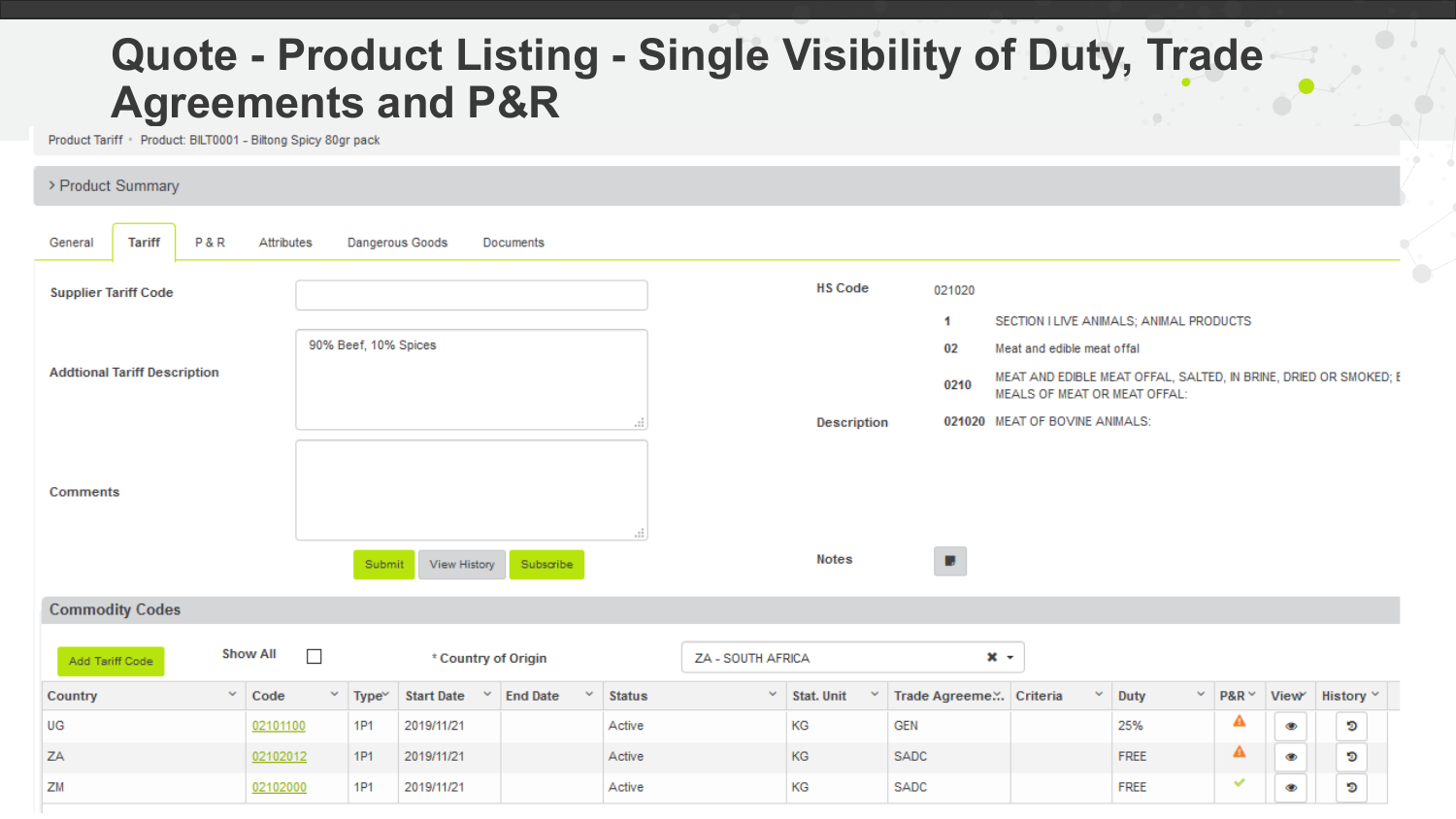### **Quote – Lead Times to ensure Customer fulfillment and retention**

| <b>Delivery Instruction</b><br>Detail | $O$ P&R<br>Sundry Item<br>Costing  | Documents                 |                                   |            |                 |        | $\blacksquare$<br>$\sim$ | . .                       |
|---------------------------------------|------------------------------------|---------------------------|-----------------------------------|------------|-----------------|--------|--------------------------|---------------------------|
| Routing                               |                                    |                           | <b>Lead Times</b>                 |            |                 |        |                          |                           |
| * Route                               | DEMO-NGB-CPT - Ningbo to Cape Town | $x -$                     | <b>Shipping Priority</b>          | Search     |                 |        |                          | $\boldsymbol{\mathrm{v}}$ |
| * Transport Mode                      | 1 - Sea                            | $\overline{\mathbf{v}}$   | <b>Estimated Payment Due Date</b> | 2020/01/08 | ≝               |        |                          |                           |
| * Place of Loading                    | CNNGB - Ningbo                     | $\overline{\mathbf{v}}$   | <b>Trading Week</b>               | Search     |                 |        |                          | $\boldsymbol{\mathrm{v}}$ |
| * Destination Country                 | ZA - SOUTH AFRICA                  | $\boldsymbol{\mathrm{v}}$ | * Delivery Window                 | 2020/01/16 | Ë               | to     | 2020/01/19               | ≝                         |
| * Place of Unloading                  | ZACPT - CAPE TOWN                  | $\overline{\phantom{a}}$  | <b>Required Date of Arrival</b>   | 2020/01/13 | ■ 3             |        |                          |                           |
| <b>Deliver to Warehouse</b>           | Search                             | ۰                         | Ship By Date: Earliest            | 2019/12/11 | 巤<br> 7         | Latest | 2019/12/18               | ≝<br>26                   |
| <b>Cartage Contractor</b>             | Search                             | ۰                         | <b>Supplier Delivery Date</b>     | 2019/12/09 | 巤<br>$\sqrt{2}$ |        |                          |                           |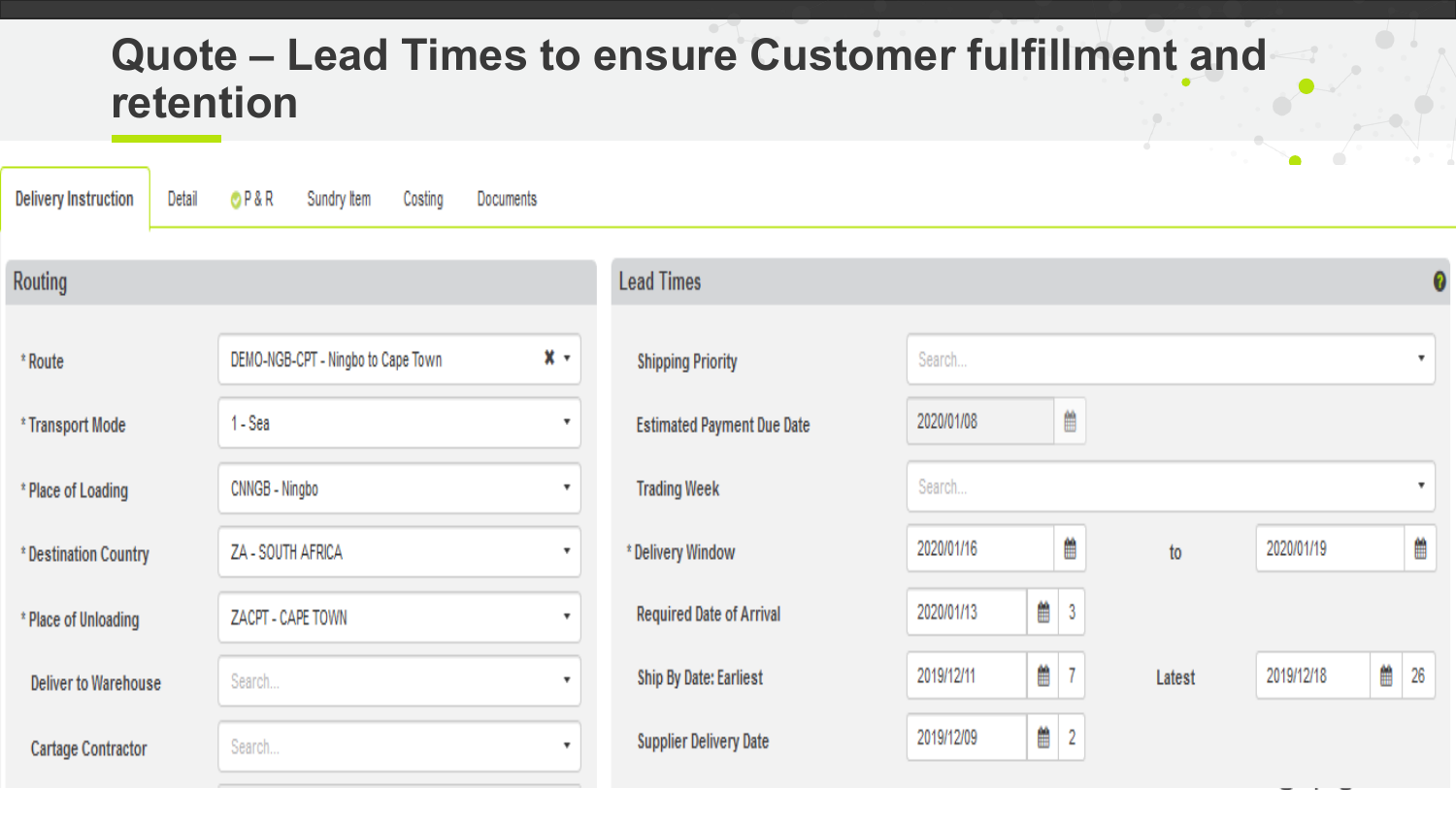### **Transactional Process Commercial and Other Documentation**

#### **Commercial Invoice by HS Code and Origin**

| <b>Incoterms and Other</b>   |                                                                      |                                 | oommercial mivolee by the oode and origin |                                   |
|------------------------------|----------------------------------------------------------------------|---------------------------------|-------------------------------------------|-----------------------------------|
|                              | Exporter                                                             |                                 | <b>Invoice Number</b>                     | <b>Invoice Date</b>               |
| <b>Contractual Agreement</b> | <b>DEMO Company</b>                                                  |                                 | EX00736                                   | 01/11/2019                        |
|                              | <b>Fusion Quarter</b>                                                |                                 | <b>Consignment Number</b>                 |                                   |
|                              | <b>Building 4</b><br>Horseshoe Lane                                  |                                 | EX00736                                   |                                   |
| • Proforma / Commercial      | Waterford Mews, Century Blvd 7435                                    |                                 | <b>Buyer's Reference</b>                  |                                   |
| <b>Invoice</b>               | Registration No: 7595955424                                          | VAT Reg No: 4040185052          |                                           |                                   |
|                              | Buyer                                                                | Buyers Code: DEMOCUST           |                                           |                                   |
|                              | Demo Customer                                                        |                                 |                                           |                                   |
| • Certificates of Origin     | 3 Waterford Place<br>9 Boundary Rd<br>Century City<br>Cape Town 8000 |                                 |                                           |                                   |
|                              | <b>Registration No:</b>                                              | VAT Reg No: 4040185052          | G T S                                     |                                   |
| <b>Packing Lists</b>         | Consignee / Delivery Address                                         |                                 | Currency                                  | <b>Estimated Date of Shipment</b> |
|                              | Demo Customer<br>91 Main Road                                        |                                 | USD - United States Dollar                |                                   |
|                              | <b>Port District</b>                                                 |                                 | Country of Export                         | Country of Final Destination      |
| <b>Purchase Order</b>        | Dar Es Salaam                                                        |                                 | ZA - SOUTH AFRICA                         | <b>TZ - TANZANIA</b>              |
|                              | <b>Transport Details</b>                                             |                                 | Terms of Delivery and Payment             |                                   |
|                              | $1 - SEA$                                                            |                                 | CIF - COST, INSURANCE AND FREIGHT         |                                   |
|                              | Port of Loading                                                      | Port of Discharge / Destination |                                           |                                   |
|                              | <b>CAPE TOWN</b>                                                     | DAR ES SALAAM                   | 30 DAYS FROM INVOICE DATE                 |                                   |
| 2019/11/28                   |                                                                      |                                 |                                           |                                   |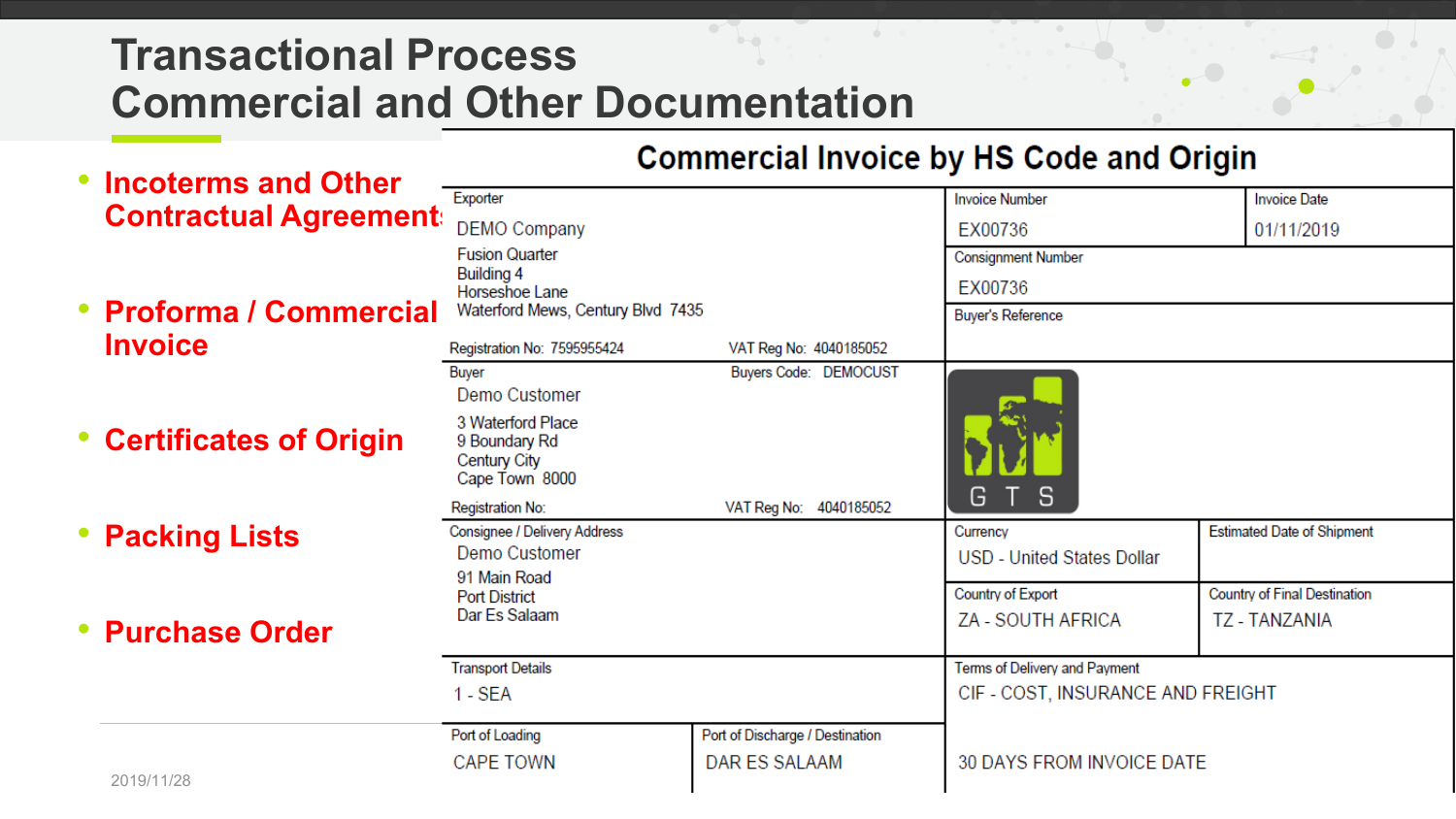### **Transactional Process Commercial and Other Documentation**

| <b>Description of Goods</b>                                    |                                        |  | <b>HS Code</b>           | Origin                   | Quantity              | @                                    | Amount                               |
|----------------------------------------------------------------|----------------------------------------|--|--------------------------|--------------------------|-----------------------|--------------------------------------|--------------------------------------|
| 1000098001                                                     | <b>MENS TROPICAL SHORTS: BLUE</b>      |  | 610322                   | ΖA                       | 900.00EA              | 45.00                                | 40 500.00                            |
| 0215480                                                        | Sunglasses (Black)                     |  | 900410                   | ΖA                       | 300.00EA1             | 400.00                               | # 120 000.00                         |
|                                                                |                                        |  |                          | <b>Detail Line Total</b> | 1 200.00              |                                      | 160 500.00                           |
| <b>FREIGH</b>                                                  | Freight                                |  |                          |                          | 1.00                  | 350.00                               | 350.00                               |
| Insurance                                                      | Insurance charges                      |  |                          | 1.00                     | 20.00                 | 20.00                                |                                      |
|                                                                |                                        |  | <b>Sundry Line Total</b> |                          |                       | 370.00                               |                                      |
|                                                                | # Indicate items that are VAT exempted |  |                          | <b>VAT Line Total</b>    |                       |                                      | 6 130.50                             |
| <b>Bank: Demo Standard Bank</b><br><b>SWIFT Code: SBZAZAJJ</b> | UCR Number: 9ZA00081844CINVEX00736M    |  |                          |                          |                       |                                      |                                      |
| <b>Branch: 018005</b><br>Account Number: 490909090             |                                        |  |                          |                          | <b>Total Quantity</b> | <b>Total VAT</b><br><b>Exclusive</b> | <b>Total VAT</b><br><b>Inclusive</b> |
|                                                                |                                        |  |                          |                          | 1 200.00              | 160 870.00                           | <b>USD 167</b><br>000.50             |

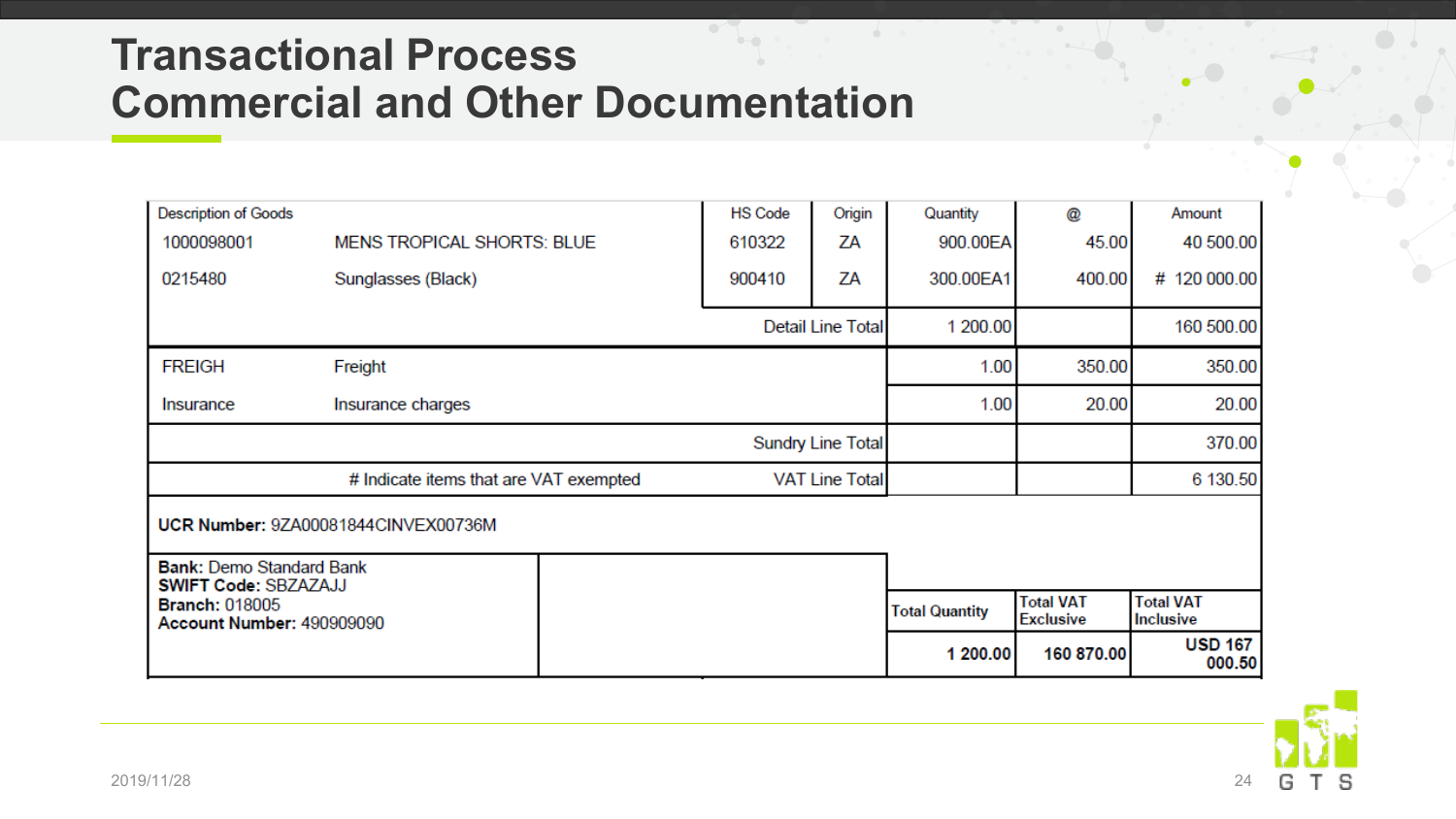### **Transactional Process Commercial and Other Documentation – Packing List**

| <b>FUIL DISTILL</b><br>Dar Es Salaam              |                                                                  |                         |                                 | G T S                    |                                   |                          |                             |                                  |                                  |  |
|---------------------------------------------------|------------------------------------------------------------------|-------------------------|---------------------------------|--------------------------|-----------------------------------|--------------------------|-----------------------------|----------------------------------|----------------------------------|--|
| <b>Transport Details</b>                          |                                                                  |                         |                                 |                          | <b>Estimated Date of Shipment</b> |                          |                             | <b>Estimated Time of Arrival</b> |                                  |  |
| 1 - SEA                                           |                                                                  |                         |                                 |                          |                                   |                          |                             |                                  |                                  |  |
| Port of Loading                                   |                                                                  |                         | Port of Discharge / Destination | Country of Export        |                                   |                          |                             | Country of Final Destination     |                                  |  |
| <b>CAPE TOWN</b>                                  |                                                                  | DAR ES SALAAM           |                                 |                          | ZA - SOUTH AFRICA                 |                          |                             | TZ - TANZANIA                    |                                  |  |
| <b>Description of Goods</b>                       |                                                                  |                         | Lot/Batch No.                   | No. of<br>Packages       | Type of<br>Packages               | Quantity                 | <b>Gross Weight</b><br>(kg) | <b>Nett Weight</b><br>(kg)       | Gross<br>Measurement<br>(C.B.M.) |  |
| 0215480                                           |                                                                  | Sunglasses (Black) Each |                                 |                          | 50 CARTONS                        | 300.00<br>EA1            | 300.00                      | 300.00                           | 600.000                          |  |
| 1000098001                                        | <b>MENS TROPICAL</b><br><b>SHORTS: BLUE</b><br><b>EACHES</b>     |                         |                                 |                          | 150 CARTONS                       | 900.00<br>EA             |                             | 90.00<br>72.00                   |                                  |  |
|                                                   |                                                                  |                         |                                 | <b>Total</b><br>Packages |                                   | <b>Total</b><br>Quantity | <b>Total Gross</b>          | <b>Total Nett</b>                | <b>Total Cube</b>                |  |
|                                                   | 200<br>1 200.00<br>390.00<br>UCR Number: 9ZA00081844CINVEX00736M |                         |                                 | 372.00                   | 609.00                            |                          |                             |                                  |                                  |  |
| <b>Comments:</b><br>Don't put in direct supliable |                                                                  |                         |                                 |                          |                                   |                          |                             |                                  |                                  |  |

Don't put in airect sunlight.

Pack upright.

Handle with care- fragile.